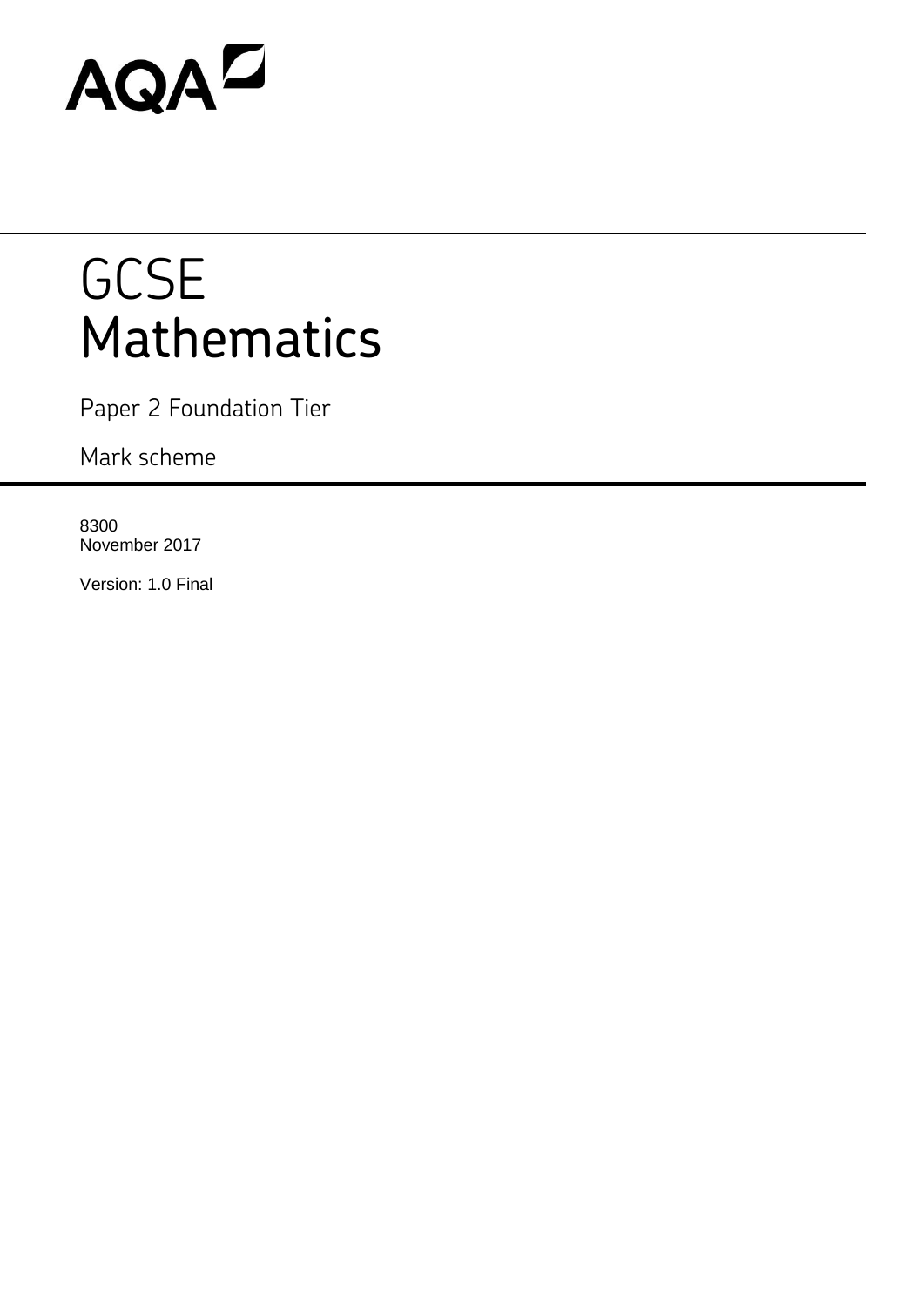Mark schemes are prepared by the Lead Assessment Writer and considered, together with the relevant questions, by a panel of subject teachers. This mark scheme includes any amendments made at the standardisation events which all associates participate in and is the scheme which was used by them in this examination. The standardisation process ensures that the mark scheme covers the students' responses to questions and that every associate understands and applies it in the same correct way. As preparation for standardisation each associate analyses a number of students' scripts. Alternative answers not already covered by the mark scheme are discussed and legislated for. If, after the standardisation process, associates encounter unusual answers which have not been raised they are required to refer these to the Lead Assessment Writer.

It must be stressed that a mark scheme is a working document, in many cases further developed and expanded on the basis of students' reactions to a particular paper. Assumptions about future mark schemes on the basis of one year's document should be avoided; whilst the guiding principles of assessment remain constant, details will change, depending on the content of a particular examination paper.

Further copies of this mark scheme are available from aqa.org.uk

Copyright © 2017 AQA and its licensors. All rights reserved.

AQA retains the copyright on all its publications. However, registered schools/colleges for AQA are permitted to copy material from this booklet for their own internal use, with the following important exception: AQA cannot give permission to schools/colleges to photocopy any material that is acknowledged to a third party even for internal use within the centre.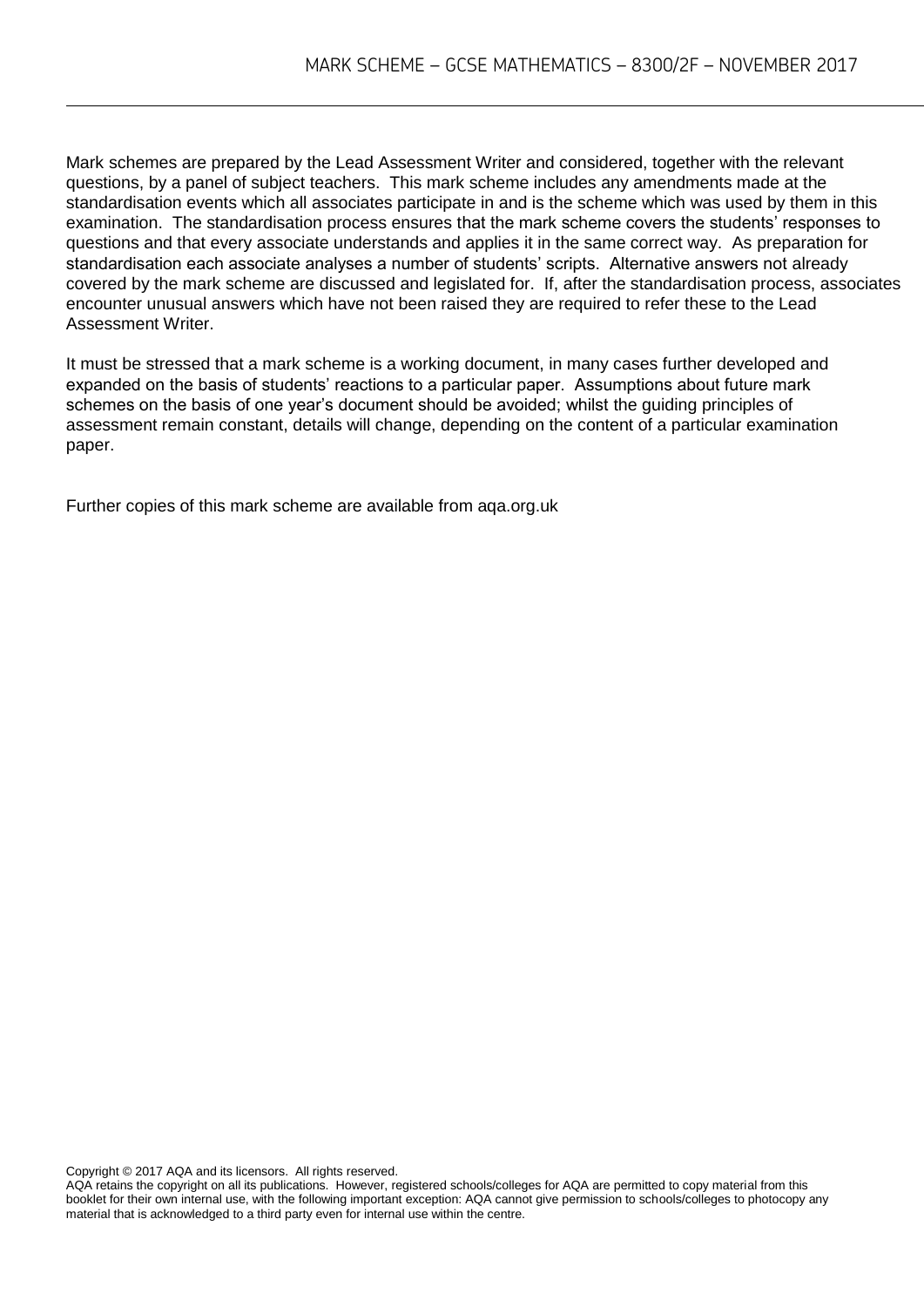#### **Glossary for Mark Schemes**

GCSE examinations are marked in such a way as to award positive achievement wherever possible. Thus, for GCSE Mathematics papers, marks are awarded under various categories.

If a student uses a method which is not explicitly covered by the mark scheme the same principles of marking should be applied. Credit should be given to any valid methods. Examiners should seek advice from their senior examiner if in any doubt.

| M                      | Method marks are awarded for a correct method which could lead<br>to a correct answer.                                                       |
|------------------------|----------------------------------------------------------------------------------------------------------------------------------------------|
| A                      | Accuracy marks are awarded when following on from a correct<br>method. It is not necessary to always see the method. This can be<br>implied. |
| B                      | Marks awarded independent of method.                                                                                                         |
| ft                     | Follow through marks. Marks awarded for correct working<br>following a mistake in an earlier step.                                           |
| <b>SC</b>              | Special case. Marks awarded for a common misinterpretation<br>which has some mathematical worth.                                             |
| M dep                  | A method mark dependent on a previous method mark being<br>awarded.                                                                          |
| <b>B</b> dep           | A mark that can only be awarded if a previous independent mark<br>has been awarded.                                                          |
| <b>oe</b>              | Or equivalent. Accept answers that are equivalent.                                                                                           |
|                        | eg accept 0.5 as well as $\frac{1}{2}$                                                                                                       |
| [a, b]                 | Accept values between a and b inclusive.                                                                                                     |
| [a, b)                 | Accept values $a \leq$ value $\leq b$                                                                                                        |
| 3.14                   | Accept answers which begin 3.14 eg 3.14, 3.142, 3.1416                                                                                       |
| <b>Use of brackets</b> | It is not necessary to see the bracketed work to award the marks.                                                                            |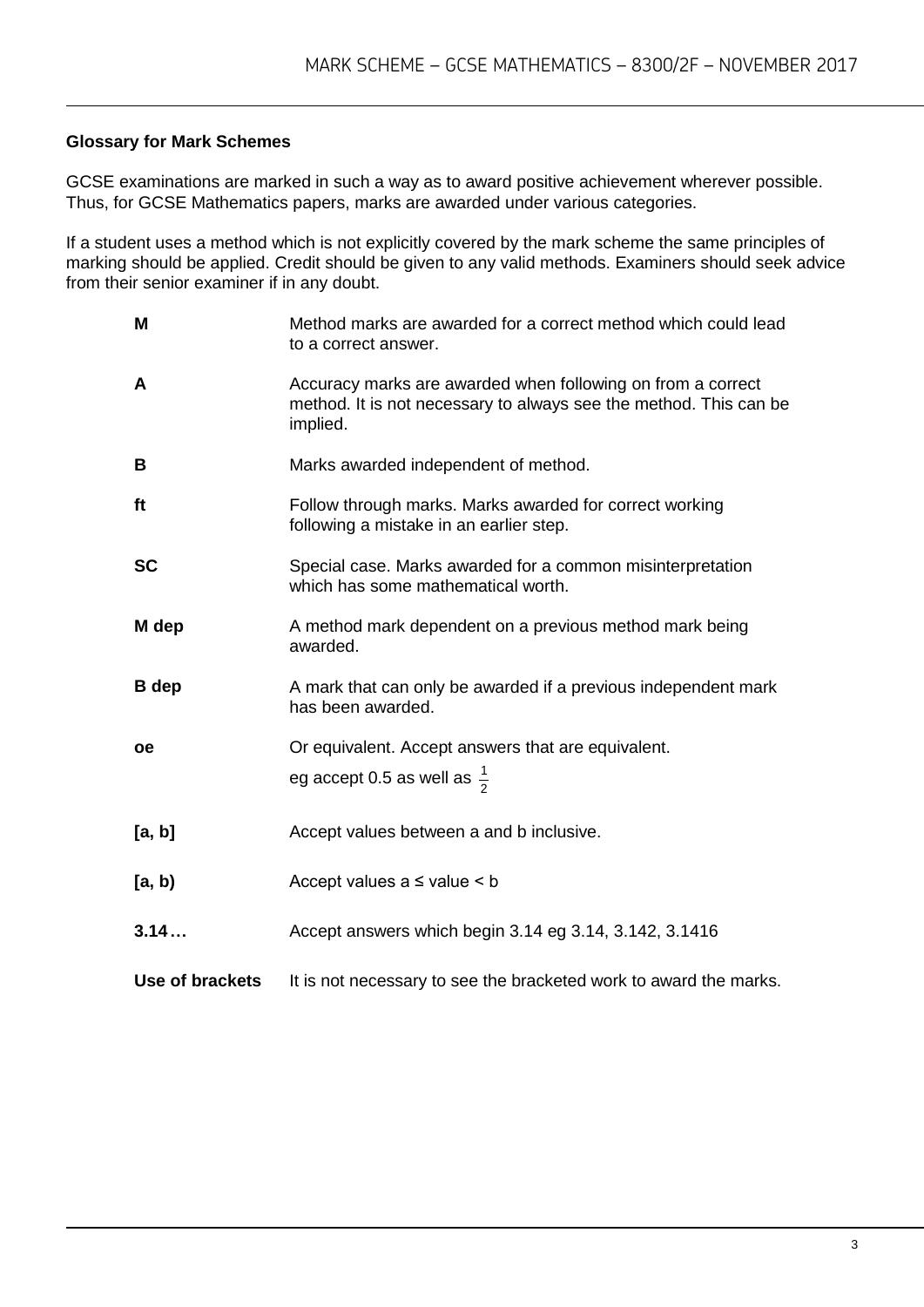#### Examiners should consistently apply the following principles

#### **Diagrams**

Diagrams that have working on them should be treated like normal responses. If a diagram has been written on but the correct response is within the answer space, the work within the answer space should be marked. Working on diagrams that contradicts work within the answer space is not to be considered as choice but as working, and is not, therefore, penalised.

#### **Responses which appear to come from incorrect methods**

Whenever there is doubt as to whether a student has used an incorrect method to obtain an answer, as a general principle, the benefit of doubt must be given to the student. In cases where there is no doubt that the answer has come from incorrect working then the student should be penalised.

#### **Questions which ask students to show working**

Instructions on marking will be given but usually marks are not awarded to students who show no working.

#### **Questions which do not ask students to show working**

As a general principle, a correct response is awarded full marks.

#### **Misread or miscopy**

Students often copy values from a question incorrectly. If the examiner thinks that the student has made a genuine misread, then only the accuracy marks (A or B marks), up to a maximum of 2 marks are penalised. The method marks can still be awarded.

#### **Further work**

Once the correct answer has been seen, further working may be ignored unless it goes on to contradict the correct answer.

#### **Choice**

When a choice of answers and/or methods is given, mark each attempt. If both methods are valid then M marks can be awarded but any incorrect answer or method would result in marks being lost.

#### **Work not replaced**

Erased or crossed out work that is still legible should be marked.

#### **Work replaced**

Erased or crossed out work that has been replaced is not awarded marks.

#### **Premature approximation**

Rounding off too early can lead to inaccuracy in the final answer. This should be penalised by 1 mark unless instructed otherwise.

#### **Continental notation**

Accept a comma used instead of a decimal point (for example, in measurements or currency), provided that it is clear to the examiner that the student intended it to be a decimal point.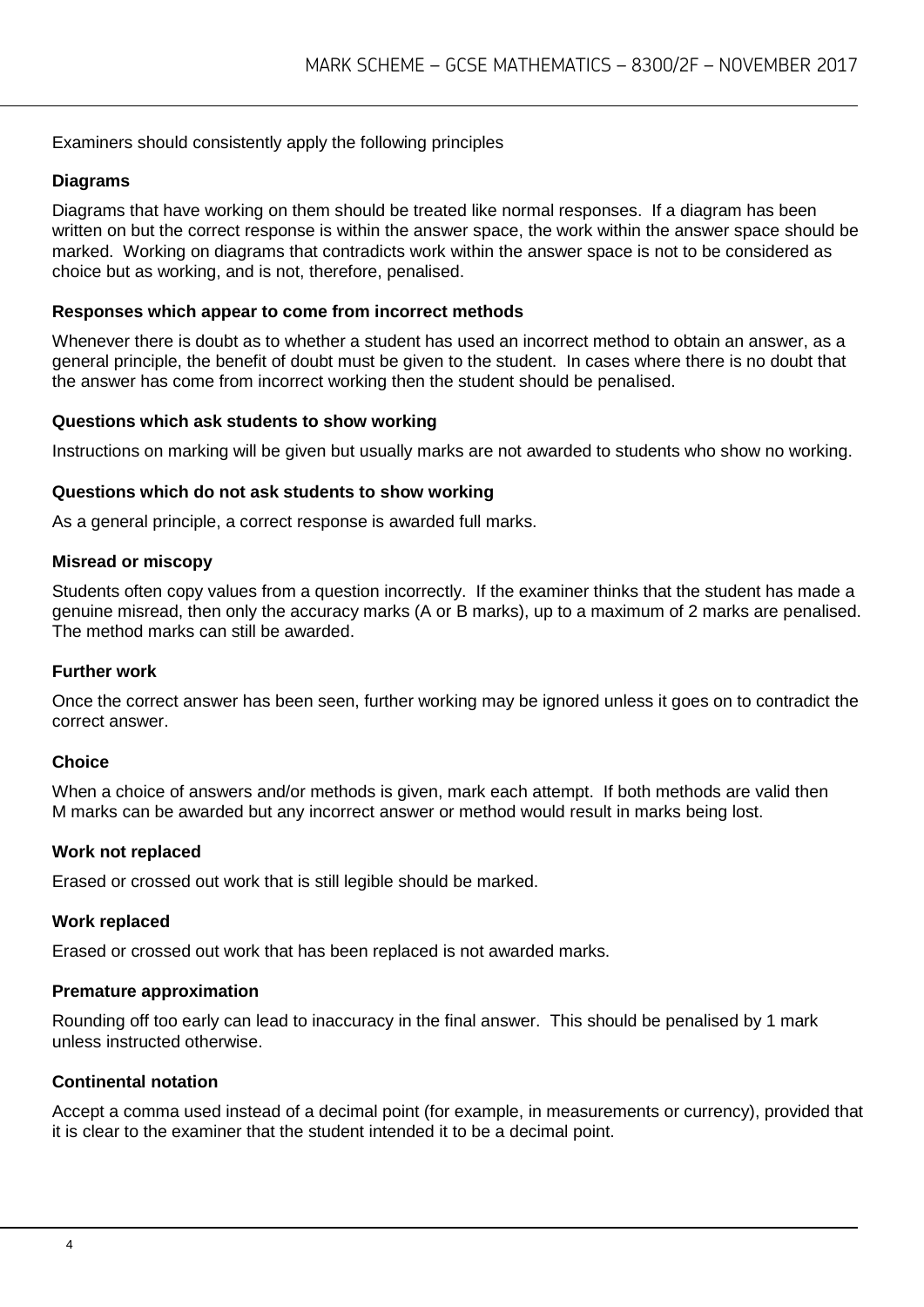| Question     | <b>Answer</b>       | <b>Mark</b> | <b>Comments</b> |
|--------------|---------------------|-------------|-----------------|
|              |                     |             |                 |
| 1            | 135                 | <b>B1</b>   |                 |
|              |                     |             |                 |
| $\mathbf{2}$ | $\sqrt{2}$          | <b>B1</b>   |                 |
|              |                     |             |                 |
| $\mathbf{3}$ | $\mathbf{3}$<br>100 | <b>B1</b>   |                 |
|              |                     |             |                 |
| 4            | $A = 2B$            | <b>B1</b>   |                 |
|              |                     |             |                 |
| 5a           | $y^2$               | <b>B1</b>   |                 |

|    | $4a + 11$                                  | <b>B2</b> | B1 for each term |                |  |  |
|----|--------------------------------------------|-----------|------------------|----------------|--|--|
|    | <b>Additional Guidance</b>                 |           |                  |                |  |  |
| 5b | 4a or 11 or 4a + 11 seen and answer eg 15a |           |                  |                |  |  |
|    | $4a + 11$ seen and then 'solves'           |           |                  | B <sub>1</sub> |  |  |
|    | 11 and $-11$ seen (without $4a$ seen)      |           |                  | B <sub>0</sub> |  |  |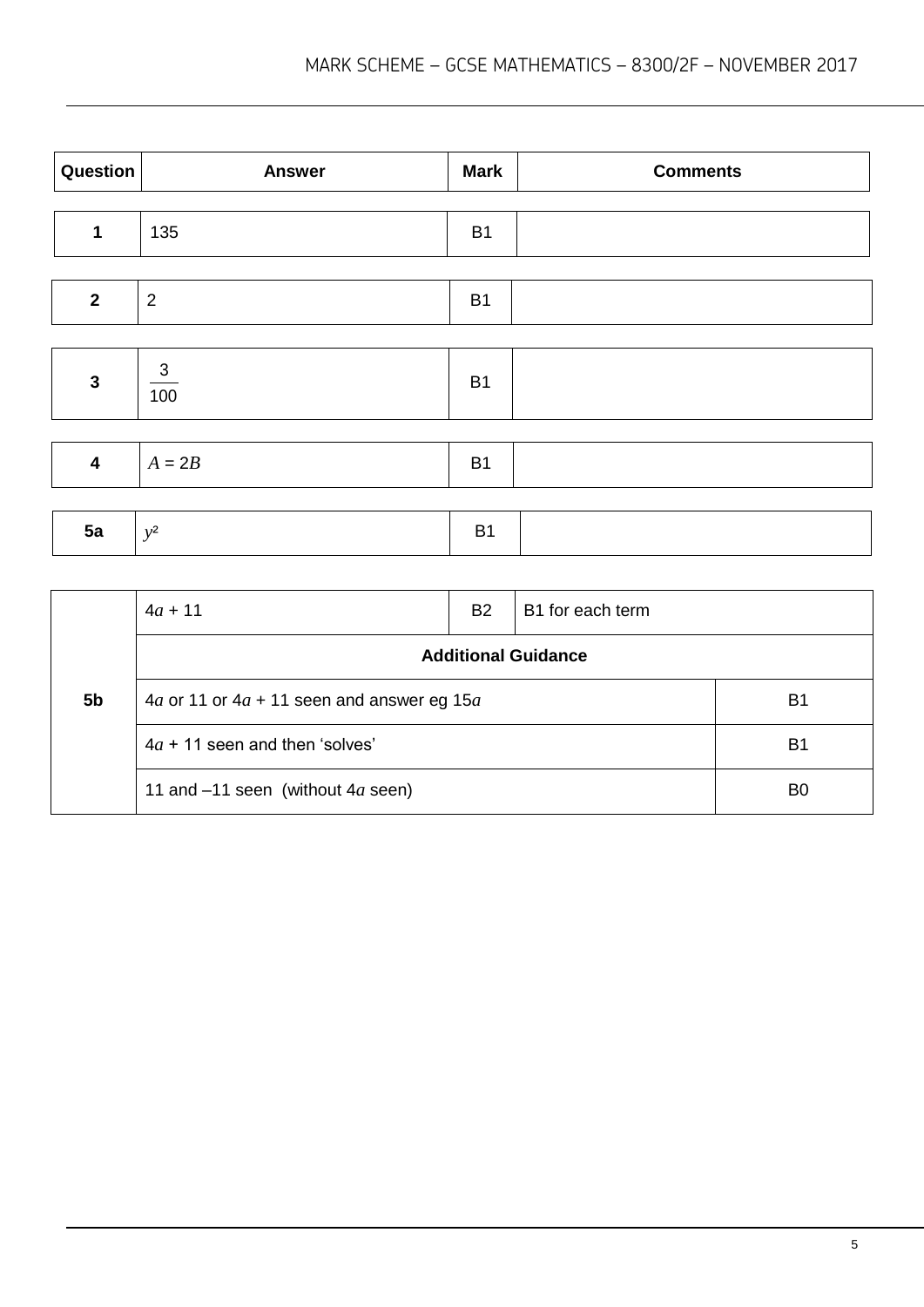| Question | <b>Answer</b>                                                                                                                                        | <b>Mark</b>    | <b>Comments</b>                                                      |                    |  |
|----------|------------------------------------------------------------------------------------------------------------------------------------------------------|----------------|----------------------------------------------------------------------|--------------------|--|
|          |                                                                                                                                                      |                | Bar chart could be horizontal                                        |                    |  |
|          | Linear scale starting at 0 and<br>increasing in 1s on vertical axis                                                                                  |                |                                                                      |                    |  |
|          | Vertical axis labelled frequency or f or<br>number                                                                                                   |                |                                                                      |                    |  |
|          | Title given or horizontal axis labelled<br>(types of) bird(s)                                                                                        |                | B3 for all criteria met                                              |                    |  |
|          | Bars labelled with four bird names<br>(allow $R, S, W, L$ )                                                                                          | B <sub>3</sub> | B <sub>2</sub> for 5 or 6 criteria met<br>B1 for 3 or 4 criteria met |                    |  |
|          | Four bars with equal widths                                                                                                                          |                |                                                                      |                    |  |
|          | Equal gaps or no gaps between four<br>bars                                                                                                           |                |                                                                      |                    |  |
|          | All heights correct                                                                                                                                  |                | correct or ft their increasing scale                                 |                    |  |
|          | <b>Additional Guidance</b>                                                                                                                           |                |                                                                      |                    |  |
|          | Mark intention throughout                                                                                                                            |                |                                                                      |                    |  |
| 6        | If grid is blank, allow axes to be transposed                                                                                                        |                |                                                                      |                    |  |
|          | If axes and labels do not match the orientation of the bar chart then only<br>the marks for critieria 3 (must be a title), 5, 6 and 7 may be awarded | B1 max         |                                                                      |                    |  |
|          | All values not needed for axis scale eg 0 can be implied but spacing must<br>be linear                                                               |                |                                                                      |                    |  |
|          | Scale of 2 units per square does not meet the first criterion                                                                                        |                |                                                                      |                    |  |
|          | Allow words after 'Number' on axis label eg 'Number seen', 'Number of<br>birds'. Also allow eg Amount of birds                                       |                |                                                                      |                    |  |
|          | Title must include the word bird                                                                                                                     |                |                                                                      |                    |  |
|          | Condone different gap between the vertical axis and the first bar with other<br>gaps equal or no other gaps                                          |                |                                                                      |                    |  |
|          | If no axis scale, bars with heights 2, 5, 3, 1 meet heights criterion                                                                                |                |                                                                      |                    |  |
|          | Points only or vertical lines can score the marks for criteria 1, 2, 3, 4 and 7                                                                      |                |                                                                      | B <sub>2</sub> max |  |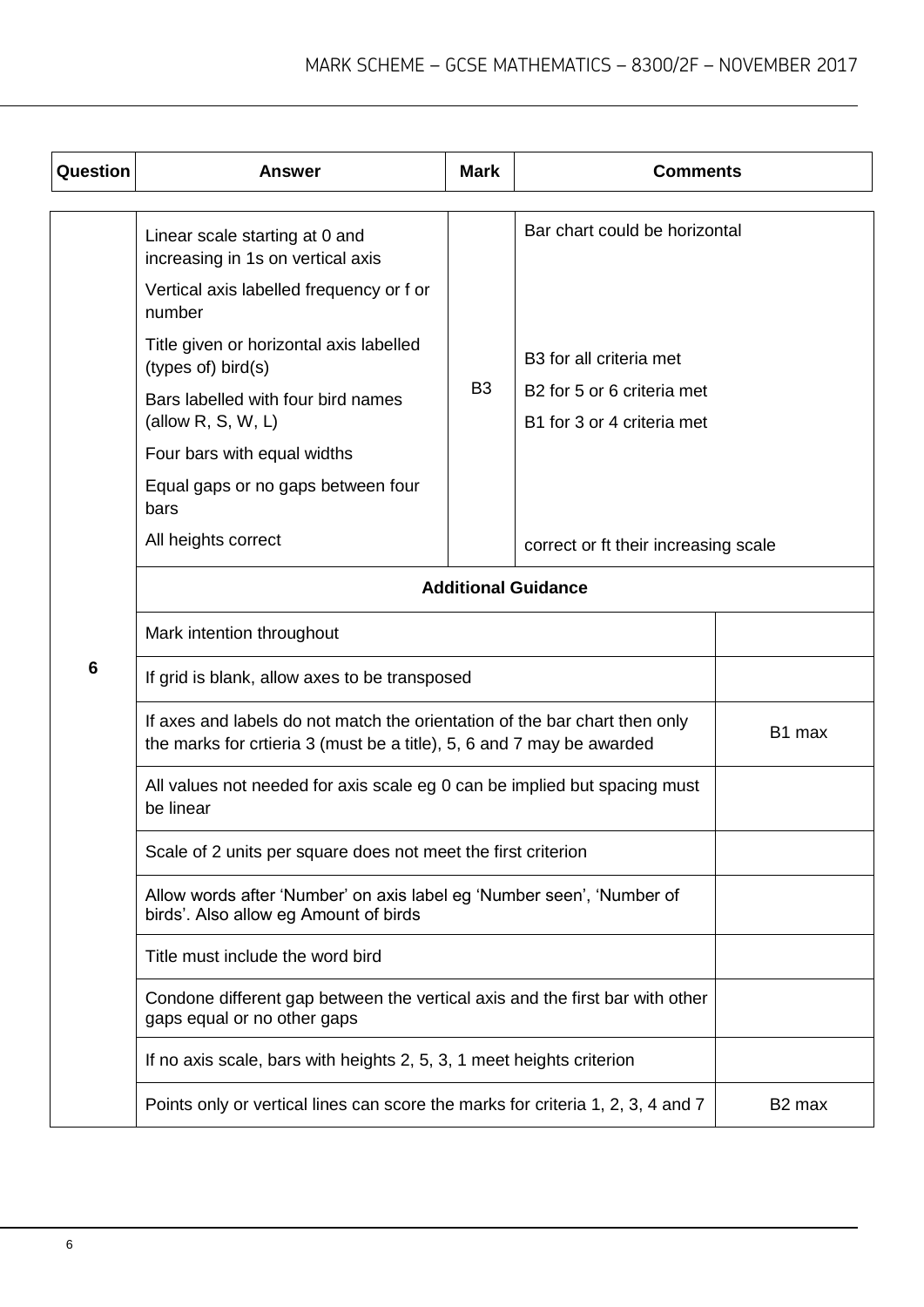| Question       | <b>Answer</b>                                                                                     | <b>Mark</b>        | <b>Comments</b>                   |                |  |
|----------------|---------------------------------------------------------------------------------------------------|--------------------|-----------------------------------|----------------|--|
|                | <b>Alternative method 1</b>                                                                       |                    |                                   |                |  |
|                | $£2 + £1 + 50p + 20p + 20p + 5p + 2p$<br>or $(E)3.97$                                             |                    | Accept incorrect or missing units |                |  |
|                | or                                                                                                |                    | Totals either set of coins        |                |  |
|                | £1 + 50p + 2p + 1p or $(E)1.53$                                                                   |                    | or                                |                |  |
|                | or                                                                                                | M <sub>1</sub>     |                                   |                |  |
|                | $£2 + £1 + 50p + 20p + 20p + 5p + 2p +$<br>£1 + 50p + 2p + 1p or $(E)$ 5.5(0)                     |                    | Totals all coins                  |                |  |
|                | or                                                                                                |                    | or                                |                |  |
|                | $£2 + £1 + 50p + 20p + 20p + 5p + 2p -$<br>£1 - 50p - 2p - 1p or $(E)$ 2.44                       |                    | Works out difference              |                |  |
|                | (their 3.97 + their 1.53) $\div 2$ or                                                             |                    | oe                                |                |  |
|                | their (£) 5.5(0) $\div$ 2 or (£)2.75                                                              |                    | Accept incorrect or missing units |                |  |
|                | or                                                                                                | M <sub>1</sub> dep |                                   |                |  |
|                | (their 3.97 – their 1.53) $\div 2$ or                                                             |                    |                                   |                |  |
| $\overline{7}$ | their (£) 2.44 $\div$ 2 or (£)1.22                                                                |                    |                                   |                |  |
|                | £1, 20p and 2p                                                                                    | A <sub>1</sub>     | oe eg £1.00, £0.20, £0.02         |                |  |
|                |                                                                                                   |                    | Correct units must be given       |                |  |
|                | <b>Alternative method 2</b>                                                                       |                    |                                   |                |  |
|                | Moves 3 coins from Eve to Ola and<br>correctly evaluates one set of coins                         | M <sub>1</sub>     | Accept incorrect or missing units |                |  |
|                | Moves a different set of 3 coins from<br>Eve to Ola and correctly evaluates<br>both sets of coins | M <sub>1</sub> dep | Accept incorrect or missing units |                |  |
|                | £1, 20p and 2p                                                                                    | A <sub>1</sub>     | oe eg £1.00, £0.20, £0.02         |                |  |
|                |                                                                                                   |                    | Correct units must be given       |                |  |
|                | <b>Additional Guidance</b>                                                                        |                    |                                   |                |  |
|                | Answer of 1, 20, 2 with some or all units incorrect or missing                                    |                    |                                   | M1M1A0         |  |
|                | Do not accept eg £0.20p                                                                           |                    |                                   | A <sub>0</sub> |  |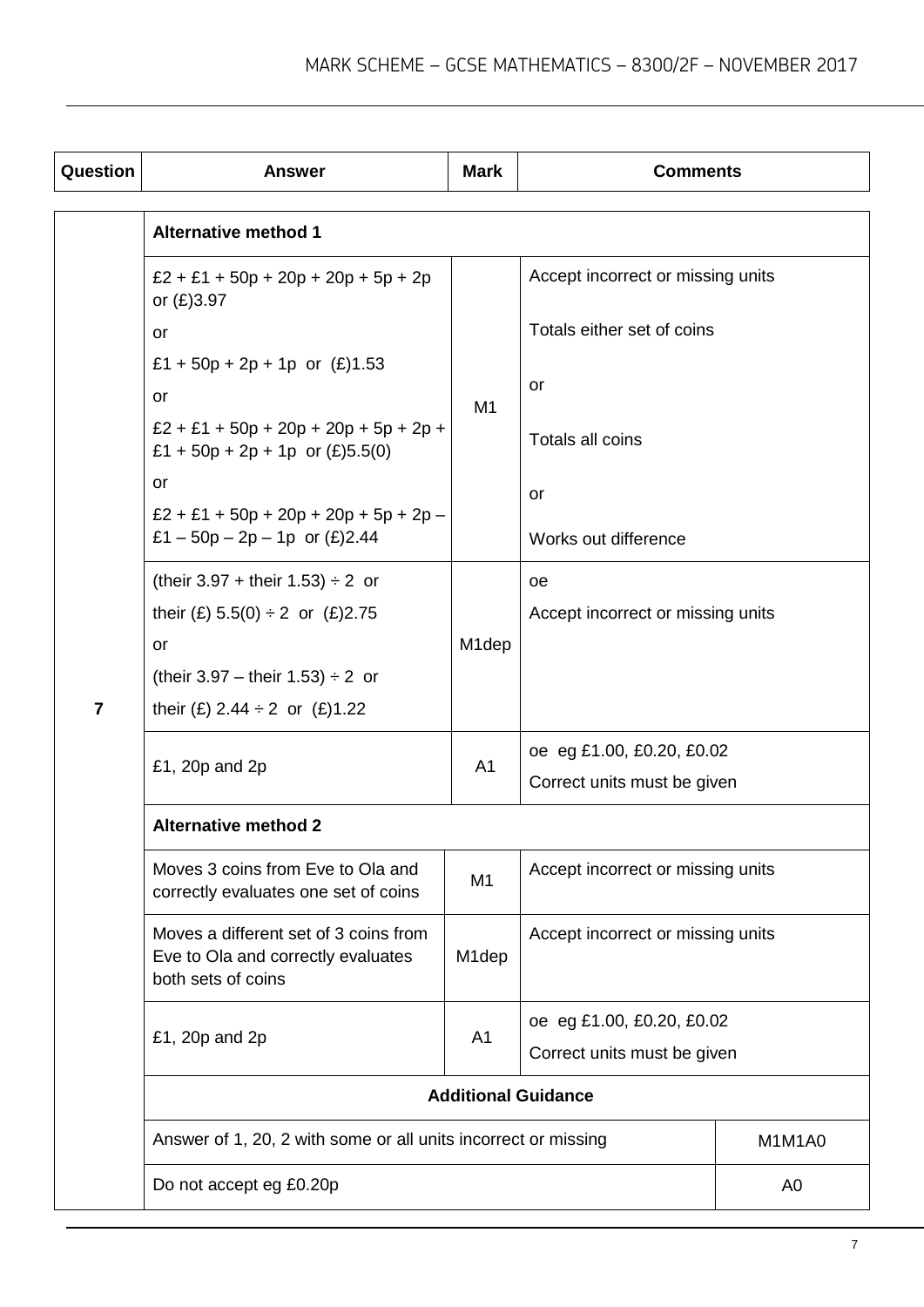| Question | <b>Answer</b>                                    | <b>Mark</b>    | <b>Comments</b>                                        |           |
|----------|--------------------------------------------------|----------------|--------------------------------------------------------|-----------|
|          |                                                  |                |                                                        |           |
|          | $12.5(0) + 12.5(0) \div 2$                       |                | <b>oe</b>                                              |           |
|          | or                                               |                | Cost of 2 suits                                        |           |
|          | $12.5(0) + 6.25$                                 | M1             |                                                        |           |
|          | or                                               |                |                                                        |           |
|          | $12.5(0) \times 1.5$ or 18.75                    |                |                                                        |           |
|          | $9.75 \times 4$                                  |                | oe                                                     |           |
|          | or                                               |                | eg $9.75 \times 6 - 9.75 \times 2$ or $58.5(0) - 19.5$ |           |
|          | $9.75 \times \frac{2}{3} \times 6$ or 6.5(0) × 6 | M1             | Cost of 6 dresses                                      |           |
|          | or 39(.00)                                       |                |                                                        |           |
| 8        |                                                  |                | dep on at least M1 awarded                             |           |
|          | M1dep<br>their $18.75 +$ their $39(.00)$         |                | Must be adding their suit(s) and their<br>dress(es)    |           |
|          |                                                  |                | May be implied by final answer                         |           |
|          | 57.75                                            | A <sub>1</sub> | Accept £57.75p                                         |           |
|          | <b>Additional Guidance</b>                       |                |                                                        |           |
|          | $6.25 + 9.75 \times 6$                           | M0M0M0dep      |                                                        |           |
|          | $6.25 + 39$                                      | M0M1M1dep      |                                                        |           |
|          | $12.50 \times 2 + 39$                            | M0M1M1dep      |                                                        |           |
|          | $18.75 + 9.75 \times 2$                          |                |                                                        | M1M0M1dep |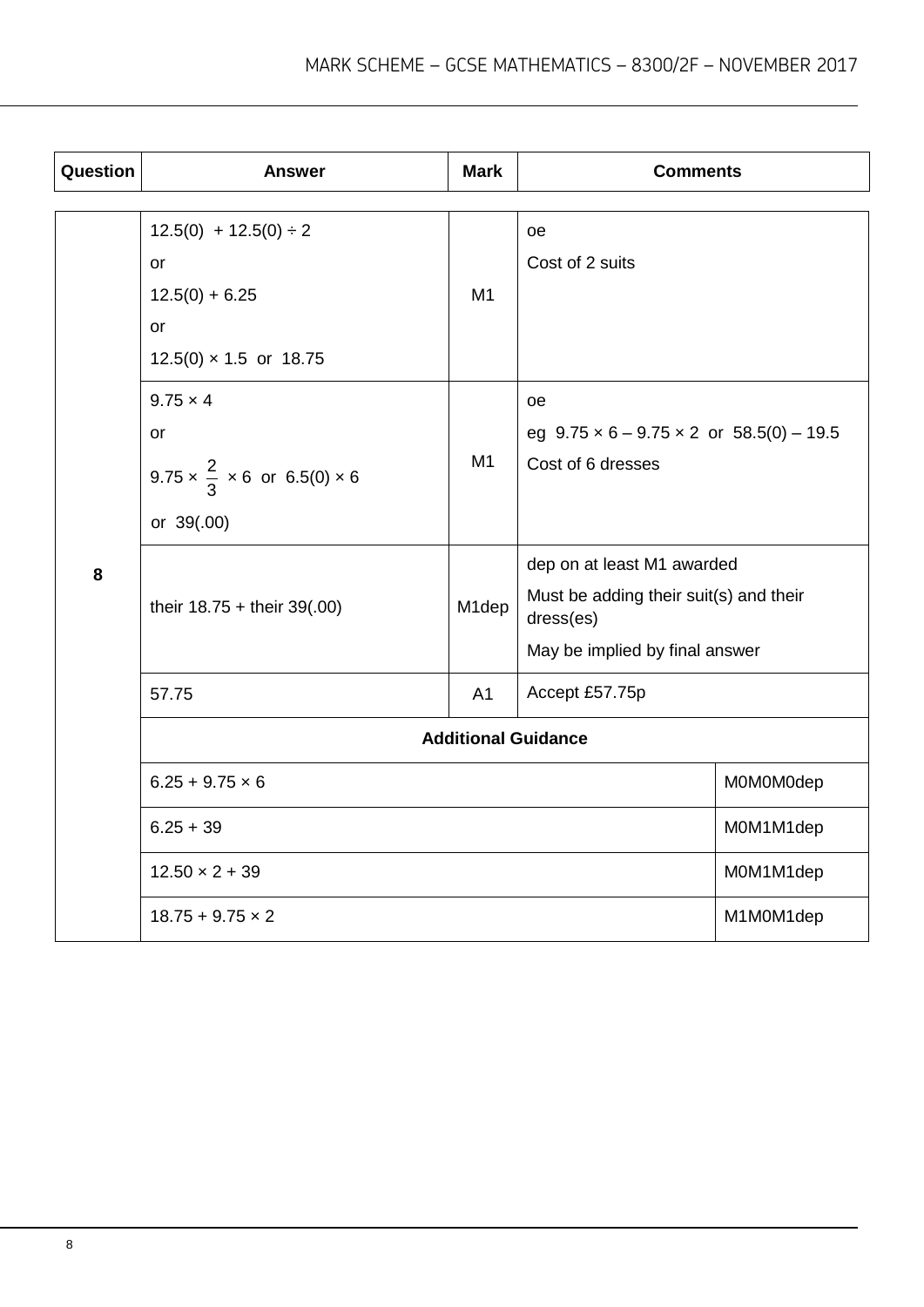| Question         | <b>Answer</b>                                             | <b>Mark</b>        | <b>Comments</b>     |                |  |
|------------------|-----------------------------------------------------------|--------------------|---------------------|----------------|--|
|                  | <b>Alternative method 1</b>                               |                    |                     |                |  |
| $\boldsymbol{9}$ | $18 - 4$ or 14 seen                                       | M1                 | $oe$ eg 4 + 14 = 18 |                |  |
|                  | $39 - 2 \times$ their 14 or $39 - 28$ or 11               | M <sub>1</sub> dep | oe eg 14, 14, 11    |                |  |
|                  | 15                                                        | A <sub>1</sub>     |                     |                |  |
|                  | <b>Alternative method 2</b>                               |                    |                     |                |  |
|                  | $39 + 3 \times 4$ or $39 + 12$ or 51                      | M1                 |                     |                |  |
|                  | their $51 - 2 \times 18$<br>or their $51 - 36$            | M <sub>1</sub> dep |                     |                |  |
|                  | 15                                                        | A <sub>1</sub>     |                     |                |  |
|                  | <b>Additional Guidance</b>                                |                    |                     |                |  |
|                  | 14 may be implied by eg twins = 28 (but not just 28 seen) |                    |                     | M <sub>1</sub> |  |

|    | Fully correct table                                                                                 |              | B4                    |  | B1 for each correct decision in a row |  |                 |
|----|-----------------------------------------------------------------------------------------------------|--------------|-----------------------|--|---------------------------------------|--|-----------------|
|    |                                                                                                     |              |                       |  |                                       |  |                 |
|    |                                                                                                     |              |                       |  |                                       |  |                 |
|    |                                                                                                     | Must be true | <b>Cannot be true</b> |  | Might be true                         |  |                 |
| 10 | The triangle is equilateral                                                                         |              |                       |  |                                       |  |                 |
|    | The triangle has at least<br>one other acute angle                                                  |              |                       |  |                                       |  |                 |
|    | The triangle is right-angled                                                                        |              |                       |  |                                       |  |                 |
|    | The other two angles are<br>each less than 60°                                                      |              |                       |  |                                       |  |                 |
|    | Mark intention if crosses used<br>eg if a cross is the only mark in a row assume that is the answer |              |                       |  |                                       |  |                 |
|    | More than one tick in a row is choice for that decision                                             |              |                       |  |                                       |  | B0 for that row |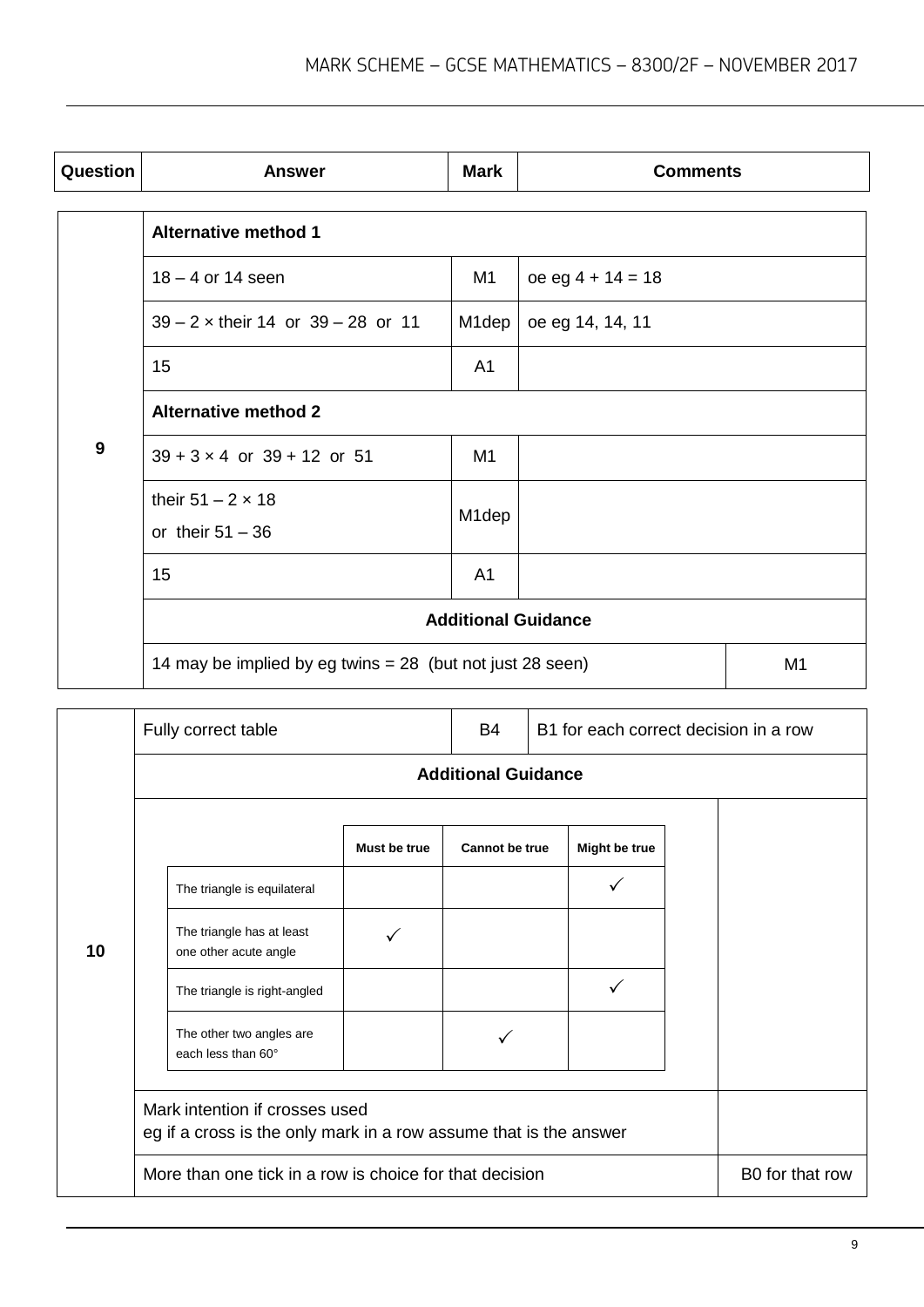| Question        | <b>Answer</b>                                                                                                                                                                                                                               | <b>Mark</b>      | <b>Comments</b>                                                                                                                    |                |
|-----------------|---------------------------------------------------------------------------------------------------------------------------------------------------------------------------------------------------------------------------------------------|------------------|------------------------------------------------------------------------------------------------------------------------------------|----------------|
| 11              | $\overline{7}$                                                                                                                                                                                                                              | <b>B1</b>        |                                                                                                                                    |                |
| 12              | 19.5                                                                                                                                                                                                                                        | <b>B1</b>        |                                                                                                                                    |                |
|                 | 752 951 or 752951 or 752,951                                                                                                                                                                                                                |                  | Allow commas even if positioning incorrect<br>eg 75,2951 or 752'951 B1                                                             |                |
| 13a             |                                                                                                                                                                                                                                             |                  | <b>Additional Guidance</b>                                                                                                         |                |
|                 | 752.951                                                                                                                                                                                                                                     |                  |                                                                                                                                    | B <sub>0</sub> |
|                 | 20 000 and 400 and 10<br>and<br>800 000 and Yes                                                                                                                                                                                             | B <sub>3ft</sub> | ft correct decision for their answer to (a)<br>oe decision eg it is sensible<br>B2 20 000 and 400 and 10<br>B1 20 000 or 400 or 10 |                |
| 13 <sub>b</sub> | <b>Additional Guidance</b>                                                                                                                                                                                                                  |                  |                                                                                                                                    |                |
|                 | 800 000 (and Yes) with no other values                                                                                                                                                                                                      |                  |                                                                                                                                    | B <sub>0</sub> |
|                 | If answer to (a) is 800 000 to 1sf then the correct ft decision in (b) is Yes<br>(a) $770000$<br>(b) decision should be Yes<br>eg1<br>eg2<br>(a) 1762<br>(b) decision should be No<br>(b) allow decision to be Yes or No<br>eg3 (a) 752.951 |                  |                                                                                                                                    |                |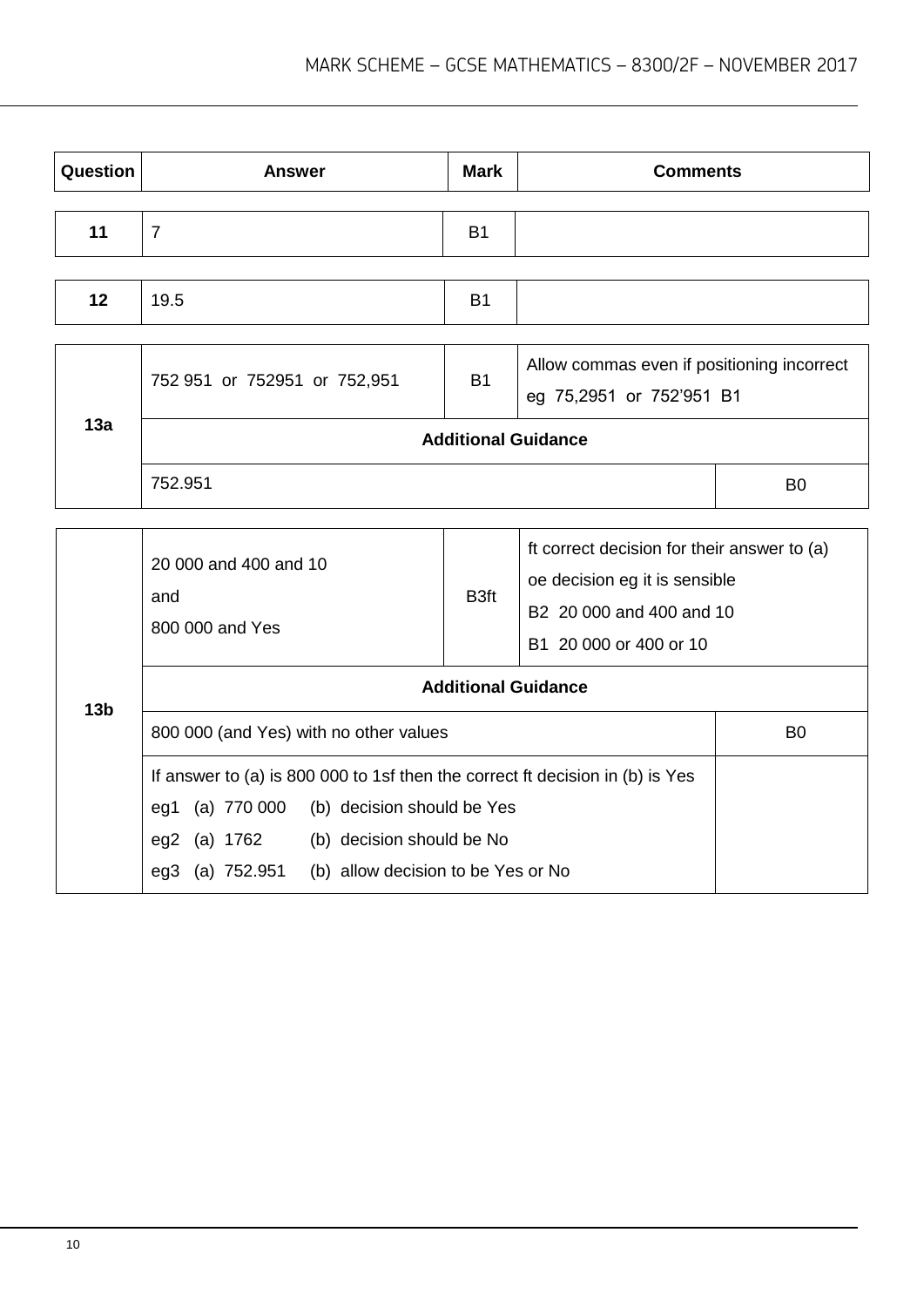| Question | <b>Answer</b>                                                          | <b>Mark</b>                | <b>Comments</b>                                                      |                               |  |  |
|----------|------------------------------------------------------------------------|----------------------------|----------------------------------------------------------------------|-------------------------------|--|--|
|          | <b>Alternative method 1</b>                                            |                            |                                                                      |                               |  |  |
|          | Two of the three totals correct                                        |                            | Totals may be seen by table                                          |                               |  |  |
|          | $(2016=) 136$                                                          |                            | Correct totals may be implied by means                               |                               |  |  |
|          | $(2015=) 143$                                                          |                            | $(2016 \rightarrow 34, 2015 \rightarrow 35.75, 2014 \rightarrow 33)$ |                               |  |  |
|          | $(2014=) 132$                                                          | M1                         |                                                                      |                               |  |  |
|          | or                                                                     |                            |                                                                      |                               |  |  |
|          | $17 + 64 + 50 + 5$ and                                                 |                            | Addition signs must be shown for horizontal                          |                               |  |  |
|          | $9 + 72 + 61 + 1$ and                                                  |                            | addition but may be implied by a column of                           |                               |  |  |
|          | $19 + 58 + 53 + 2$                                                     |                            | numbers in their working                                             |                               |  |  |
|          | 136 and 143 and 132 and 2015                                           |                            | Totals may be seen by table                                          |                               |  |  |
|          | or                                                                     | A <sub>1</sub>             |                                                                      |                               |  |  |
|          | 34 and 35.75 and 33 and 2015                                           |                            |                                                                      |                               |  |  |
| 14a      | <b>Alternative method 2</b>                                            |                            |                                                                      |                               |  |  |
|          | 8 and $-8$ and $-11$ and 4 or $-7$                                     |                            | Difference between 2016 and 2015                                     |                               |  |  |
|          | and                                                                    | M <sub>1</sub>             |                                                                      |                               |  |  |
|          | $-10$ and 14 and 8 and $-1$ or 11                                      |                            | Difference between 2015 and 2014                                     |                               |  |  |
|          |                                                                        |                            | Differences may be seen in table                                     |                               |  |  |
|          | $-7$ and 11 and 2015                                                   | A <sub>1</sub>             | Differences may be seen in table                                     |                               |  |  |
|          |                                                                        | <b>Additional Guidance</b> |                                                                      |                               |  |  |
|          | Differences may have consistently opposite signs for either comparison |                            |                                                                      |                               |  |  |
|          | Ignore totals for quarters shown                                       |                            |                                                                      |                               |  |  |
|          | Allow Year 2 for 2015                                                  |                            |                                                                      |                               |  |  |
|          | 136 and 143 and 132, answer 143                                        |                            |                                                                      | M <sub>1</sub> A <sub>0</sub> |  |  |
|          | 136 and 143 and 132, answer 143 in 2015                                |                            |                                                                      | <b>M1A1</b>                   |  |  |

**14b** Quarter 2 B1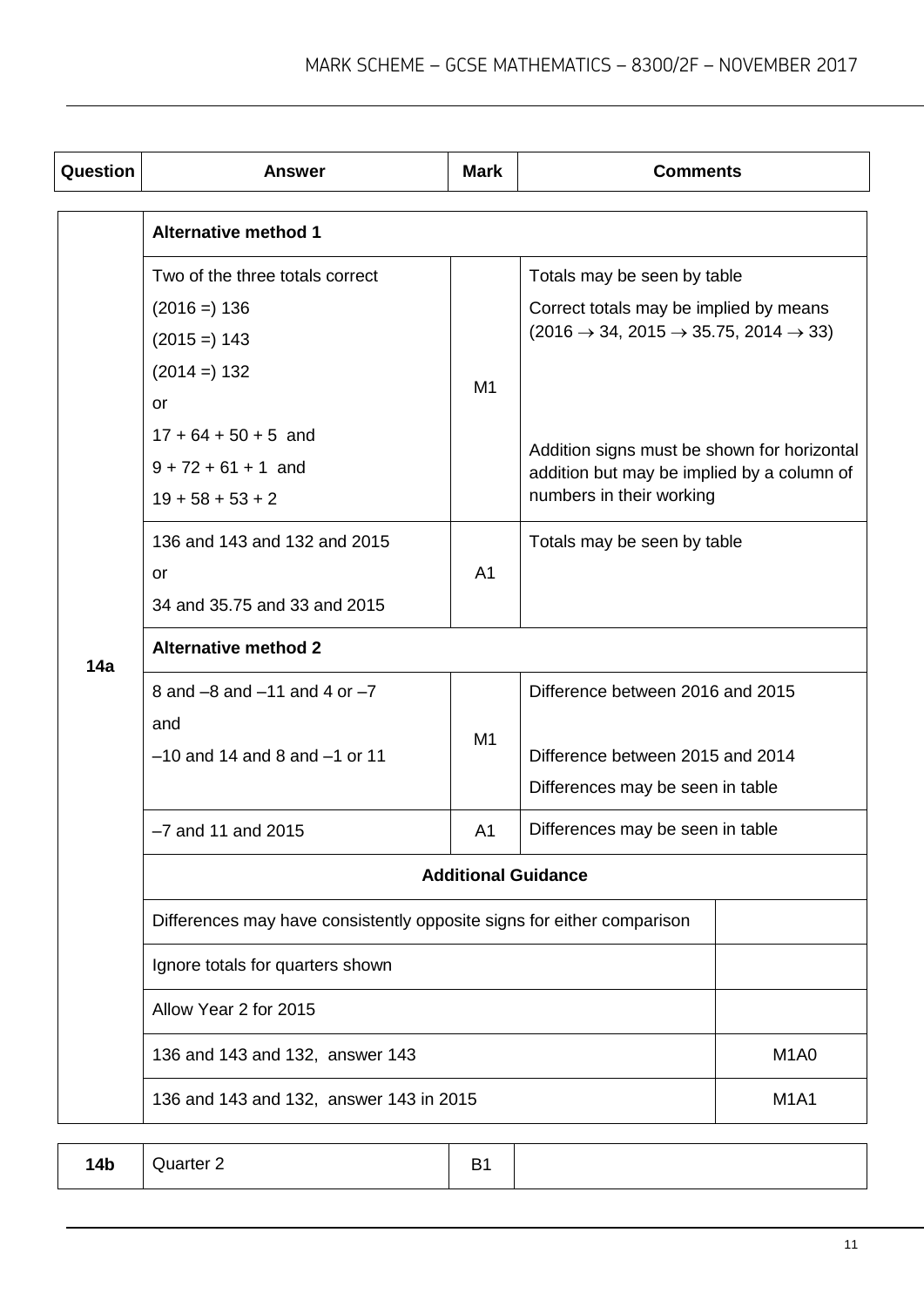| Question | <b>Answer</b>                                                                                                  | Mark               | <b>Comments</b>                                                                                   |  |  |
|----------|----------------------------------------------------------------------------------------------------------------|--------------------|---------------------------------------------------------------------------------------------------|--|--|
|          | <b>Alternative method 1</b>                                                                                    |                    |                                                                                                   |  |  |
|          | $80 \times 0.55$ or 44<br>or<br>$120 \times 0.7$ or 84                                                         | M1                 | <b>oe</b>                                                                                         |  |  |
|          | $80 \times 0.55 + 120 \times 0.7$ or $44 + 84$<br>or 128                                                       | M1dep              | Correct method for both                                                                           |  |  |
|          | $(80 + 120) \times 0.65$ or 130<br>or<br>their $128 \div (80 + 120) \times 100$<br>or their $128 \div 2$ or 64 | M1                 | 65% of total marks available<br>or<br>their total score for Riya as a percentage of<br>full marks |  |  |
|          | 128 and 130 and No<br>or<br>64 and No                                                                          | A <sub>1</sub>     | oe eg No, she needed 130 but was 2 marks<br>short<br>oe eg 0.64 and 0.65 and No                   |  |  |
| 15       | Alternative method 2 - marks not scored                                                                        |                    |                                                                                                   |  |  |
|          | $80 \times 0.45$ or 36<br>or<br>$120 \times 0.3$ or 36                                                         | M1                 | oe                                                                                                |  |  |
|          | $80 \times 0.45 + 120 \times 0.3$ or $36 + 36$<br>or 72                                                        | M <sub>1</sub> dep | Correct method for both                                                                           |  |  |
|          | $(80 + 120) \times 0.35$ or 70<br>or<br>their $72 \div (80 + 120) \times 100$<br>or their $72 \div 2$          | M <sub>1</sub>     | 35% of total marks available<br>or<br>their total score for Riya as a percentage of<br>full marks |  |  |
|          | 72 and 70 and No<br>or<br>36 and 35 and No                                                                     | A1                 | oe eg No, she failed by 2 marks<br>oe eg 0.36 and 0.35 and No                                     |  |  |

**Alternative methods 3 and 4 and additional guidance continue on the next two pages**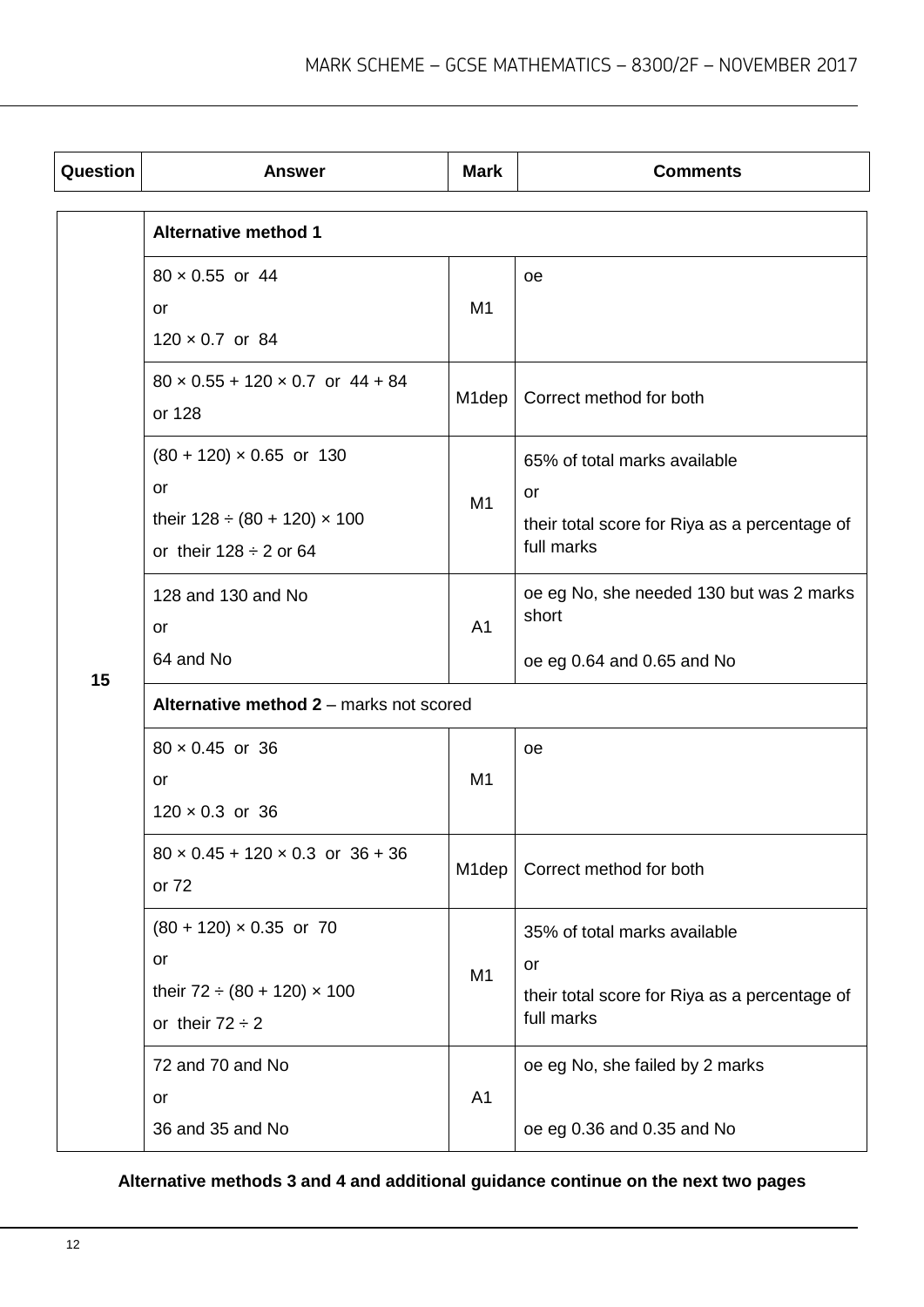| Question | <b>Answer</b>                                                                         | <b>Mark</b>        | <b>Comments</b>                        |  |  |  |
|----------|---------------------------------------------------------------------------------------|--------------------|----------------------------------------|--|--|--|
|          | <b>Alternative method 3</b>                                                           |                    |                                        |  |  |  |
|          | $80 \times 0.55$ or 44                                                                | M <sub>1</sub>     | 0e                                     |  |  |  |
|          | $(80 + 120) \times 0.65$ or 130                                                       | M <sub>1</sub>     | 65% of total marks available           |  |  |  |
|          | their $130 -$ their 44 or 86<br>and $120 \times 0.7$ or 84<br>or                      |                    |                                        |  |  |  |
|          | their $130 -$ their 44 or 86<br>and their 86 $\div$ 120 $\times$ 100 or 71.6<br>or 72 | M <sub>1</sub> dep | dep on M1M1                            |  |  |  |
|          | 86 and 84 and No<br>or                                                                | A <sub>1</sub>     | oe eg No, she needed 2 more marks on B |  |  |  |
| 15 cont  | 71.6 or 72 and 70 and No                                                              |                    | oe eg No, she needed 1.6% more on B    |  |  |  |
|          | <b>Alternative method 4</b>                                                           |                    |                                        |  |  |  |
|          | $120 \times 0.7$ or 84                                                                | M1                 | oe                                     |  |  |  |
|          | $(80 + 120) \times 0.65$ or 130                                                       | M1                 | 65% of total marks available           |  |  |  |
|          | their $130 -$ their 84 or 46<br>and $80 \times 0.55$ or 44                            |                    |                                        |  |  |  |
|          | or<br>their $130 -$ their 84 or 46<br>and their $46 \div 80 \times 100$ or 57.5       | M1dep              | dep on M1M1                            |  |  |  |
|          | 46 and 44 and No<br>or                                                                | A <sub>1</sub>     | oe eg No, she needed 2 more marks on A |  |  |  |
|          | 57.5 and 55 and No                                                                    |                    | oe eg No, she needed 2.5% more on A    |  |  |  |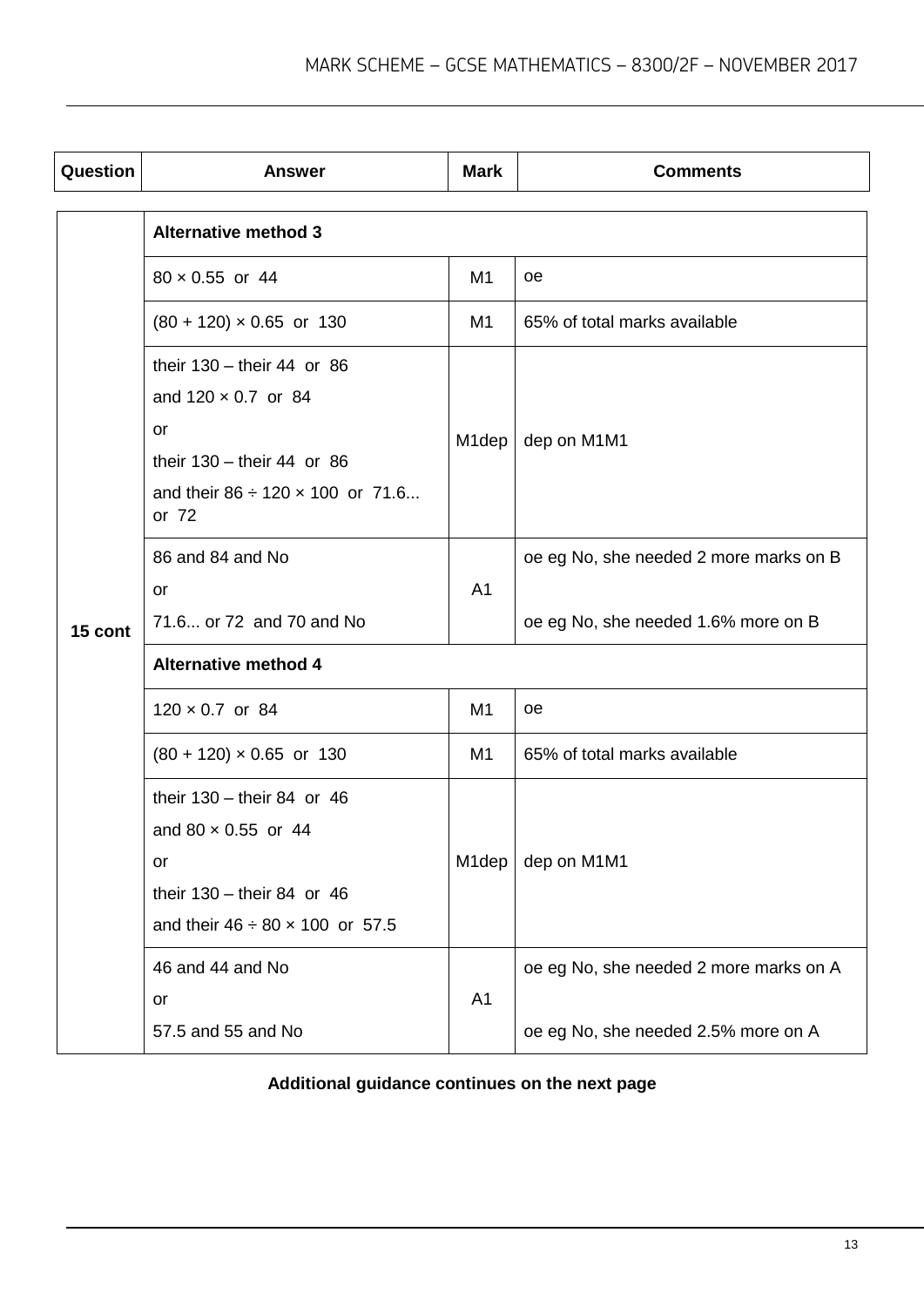| Question | <b>Answer</b>                                                                                                | <b>Mark</b>                   | <b>Comments</b> |  |  |  |  |  |  |
|----------|--------------------------------------------------------------------------------------------------------------|-------------------------------|-----------------|--|--|--|--|--|--|
|          |                                                                                                              | <b>Additional Guidance</b>    |                 |  |  |  |  |  |  |
|          | Build up steps for percentages must be correct or have fully correct<br>method shown for any incorrect steps |                               |                 |  |  |  |  |  |  |
|          | eg1 $50\% = 40$ , $5\% = 16$ , section A = 56                                                                | M <sub>0</sub>                |                 |  |  |  |  |  |  |
|          | eg2 $50\% = 40$ , $5\% = 80 \times 0.05 = 16$ , section A = 56                                               | M1                            |                 |  |  |  |  |  |  |
| 15 cont  | Ignore % signs given with marks eg 44%                                                                       |                               |                 |  |  |  |  |  |  |
|          | 128 and she needs 2 more marks implies No                                                                    | M1M1M1A1                      |                 |  |  |  |  |  |  |
|          | $55 + 70 = 125$                                                                                              | MOMO                          |                 |  |  |  |  |  |  |
|          | $125 \rightarrow 62.5\%$ and No                                                                              | M <sub>1</sub> A <sub>0</sub> |                 |  |  |  |  |  |  |
|          | Allow misread of 55% of 120 and 70% of 80 for method marks                                                   | max M3                        |                 |  |  |  |  |  |  |

| 16 | $2 \times \pi \times 37$ or $\pi \times 74$<br>or $8 \times 37$ or 296 | M1     | Accept [3.14, 3.142] for $\pi$  |  |  |  |
|----|------------------------------------------------------------------------|--------|---------------------------------|--|--|--|
|    | [232, 233] or $74\pi$                                                  | A1     | May be implied by eg $74\pi + $ |  |  |  |
|    | [528, 529] or $74\pi + 296$                                            | A1     |                                 |  |  |  |
|    | <b>Additional Guidance</b>                                             |        |                                 |  |  |  |
|    | $360 - 37 \times 8$                                                    | M1A0A0 |                                 |  |  |  |
|    | $37 \times 8$ or 296 seen and then eg halved or doubled                | M1     |                                 |  |  |  |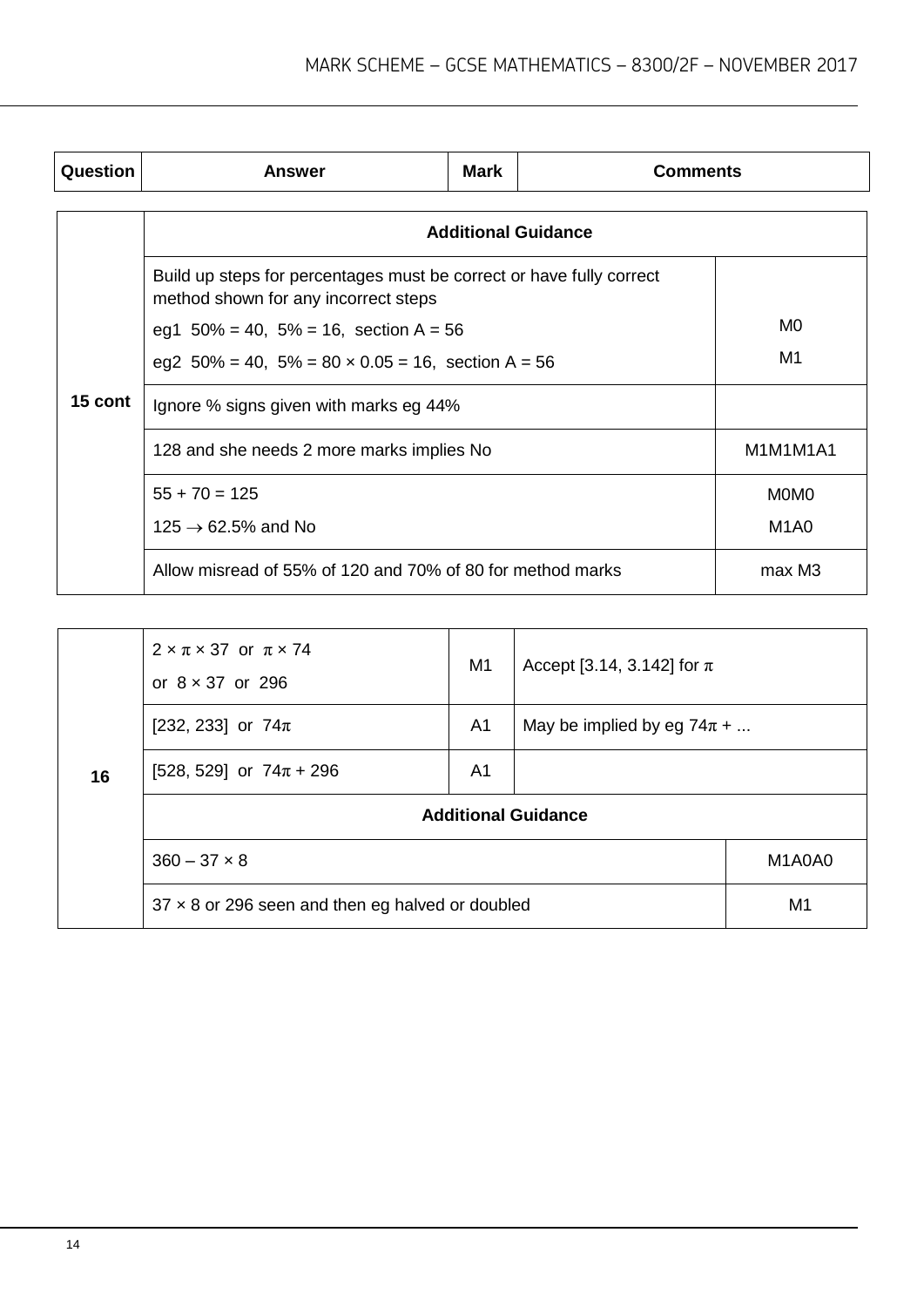| Question | <b>Mark</b><br><b>Comments</b><br><b>Answer</b>                                                            |                |                                                                                                                           |                               |  |  |
|----------|------------------------------------------------------------------------------------------------------------|----------------|---------------------------------------------------------------------------------------------------------------------------|-------------------------------|--|--|
|          | <b>Alternative method 1</b>                                                                                |                |                                                                                                                           |                               |  |  |
|          | $1.8 \times -40 + 32$<br>or<br>$-72$                                                                       | M1             | oe eg $1.8(-40) + 32$                                                                                                     |                               |  |  |
|          | $1.8 \times -40 + 32 = -40$<br>or<br>$1.8 \times -40 = -72$ and $-72 + 32 = -40$                           | A <sub>1</sub> | oe eg $1.8(-40) + 32 = -40$<br>Full working must be seen<br>oe eg $1.8 \times -40 = -72$ and $-40 - 32 = -72$             |                               |  |  |
|          | <b>Alternative method 2</b>                                                                                |                |                                                                                                                           |                               |  |  |
| 17a      | $-40-32$<br>1.8<br>or<br>$-72$                                                                             | M <sub>1</sub> |                                                                                                                           |                               |  |  |
|          | $\frac{-40-32}{1.8} = -40$<br>or<br>$-40 - 32 = -72$ and $-72 \div 1.8 = -40$                              | A <sub>1</sub> | Full working must be seen<br>oe eg $-40 - 32 = -72$ and $-40 \times 1.8 = -72$                                            |                               |  |  |
|          | <b>Alternative method 3</b>                                                                                |                |                                                                                                                           |                               |  |  |
|          | $F = 1.8F + 32$<br>and<br>$F - 1.8F = 32$ or $0.8F = -32$                                                  | M <sub>1</sub> | Forms equation in one variable and collects<br>terms correctly using any letter<br>oe eg $1.8F - F = -32$ or $-0.8F = 32$ |                               |  |  |
|          | Full working must be seen<br>$(F=) -32 \div 0.8$ and $F = -40$<br>A1<br>oe eg $(F=)$ 32 ÷ -0.8 and F = -40 |                |                                                                                                                           |                               |  |  |
|          | <b>Additional Guidance</b>                                                                                 |                |                                                                                                                           |                               |  |  |
|          | Ignore units                                                                                               |                |                                                                                                                           |                               |  |  |
|          | 72 does not imply M1                                                                                       |                |                                                                                                                           |                               |  |  |
|          | Only $-72 + 32 = -40$                                                                                      |                |                                                                                                                           | M <sub>1</sub> A <sub>0</sub> |  |  |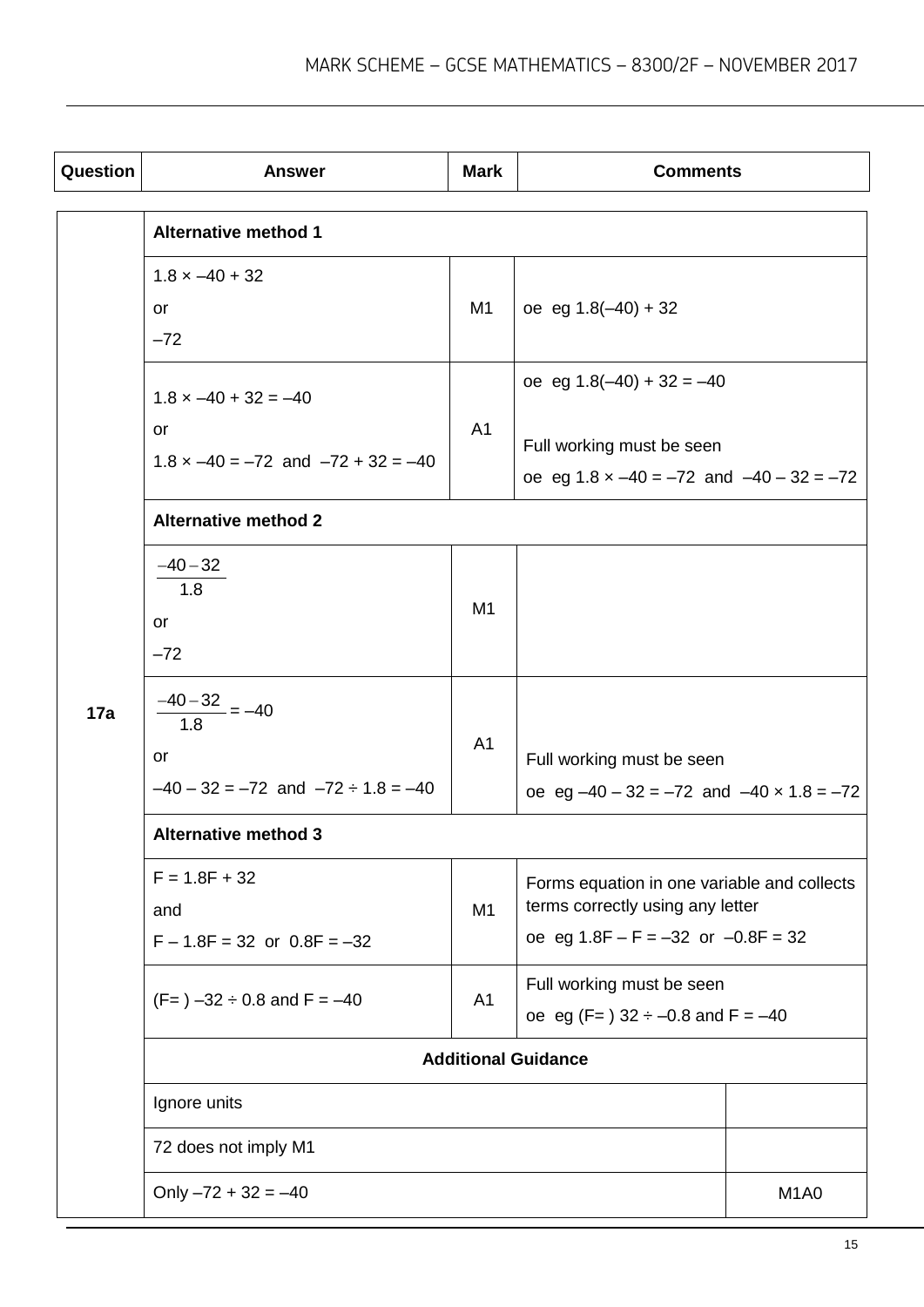| Question        | <b>Answer</b>                                                                                                  | <b>Mark</b>    | <b>Comments</b> |                |  |  |
|-----------------|----------------------------------------------------------------------------------------------------------------|----------------|-----------------|----------------|--|--|
|                 | No and 5<br>or<br>No and correctly evaluated counter<br>example                                                |                |                 |                |  |  |
|                 | <b>Additional Guidance</b>                                                                                     |                |                 |                |  |  |
|                 | No, anything between -17°C and 0°C is positive in Fahrenheit                                                   |                |                 | <b>B1</b>      |  |  |
|                 | No, anything between 0°F and 32°F is negative in Celsius                                                       | <b>B1</b>      |                 |                |  |  |
| 17 <sub>b</sub> | Unless the range from $-17^{\circ}$ C to 0°C is given, then the counter example<br>must be evaluated correctly |                |                 |                |  |  |
|                 | No because $1.8 \times -15$ is $-27$ , and $32 - 27 = 4$                                                       | B <sub>0</sub> |                 |                |  |  |
|                 | Any temperature in Celsius between -17 $\frac{7}{9}$ °C and 0°C can be used<br>as a counter-example            |                |                 |                |  |  |
|                 | eg1 $1.8 \times -10 + 32 = 14$ so No                                                                           | <b>B1</b>      |                 |                |  |  |
|                 | eg2 $1.8 \times -1 + 32 = 30.2$ so No                                                                          | <b>B1</b>      |                 |                |  |  |
|                 | No because 14°F is -10°C                                                                                       | <b>B1</b>      |                 |                |  |  |
|                 | Accept No because $-10 = 14$                                                                                   | <b>B1</b>      |                 |                |  |  |
|                 | No because -15 is positive in Fahrenheit                                                                       |                |                 | B <sub>0</sub> |  |  |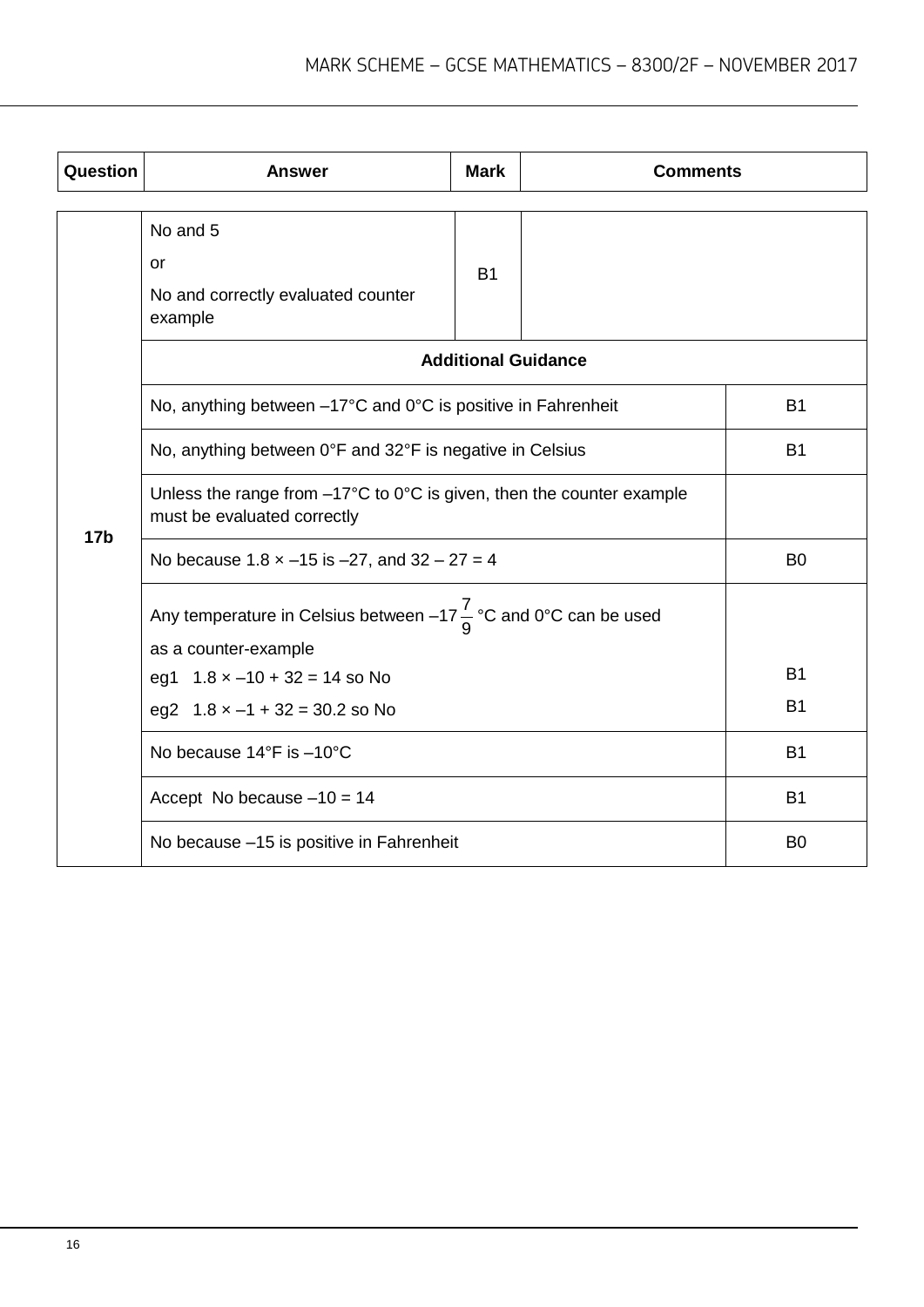| Question | <b>Answer</b>                                                                                                                                                                                                                                                                                                                                                                                                                                   | <b>Mark</b>                            | <b>Comments</b>       |                                          |  |  |  |  |
|----------|-------------------------------------------------------------------------------------------------------------------------------------------------------------------------------------------------------------------------------------------------------------------------------------------------------------------------------------------------------------------------------------------------------------------------------------------------|----------------------------------------|-----------------------|------------------------------------------|--|--|--|--|
|          | <b>Alternative method 1</b>                                                                                                                                                                                                                                                                                                                                                                                                                     |                                        |                       |                                          |  |  |  |  |
| 18       | $6 \times 4$ or 24 stated or implied as<br>M <sub>1</sub><br>target total of the four cards                                                                                                                                                                                                                                                                                                                                                     |                                        |                       | Indicating 1, 5, 7 and 11 are the chosen |  |  |  |  |
|          | $1 + 5 + 7 + 9 + 11$ or 33                                                                                                                                                                                                                                                                                                                                                                                                                      | M1                                     | four cards implies M2 |                                          |  |  |  |  |
|          | 9                                                                                                                                                                                                                                                                                                                                                                                                                                               | A <sub>1</sub>                         |                       |                                          |  |  |  |  |
|          | <b>Alternative method 2</b>                                                                                                                                                                                                                                                                                                                                                                                                                     |                                        |                       |                                          |  |  |  |  |
|          | 1, 5, 7, 9 $\rightarrow$ (1 + 5 + 7 + 9) ÷ 4<br>or 1, 5, 7, 11 $\rightarrow$ (1 + 5 + 7 + 11) ÷ 4<br>or 1, 5, 9, 11 $\rightarrow$ (1 + 5 + 9 + 11) ÷ 4<br>or 1, 7, 9, 11 $\rightarrow$ (1 + 7 + 9 + 11) ÷ 4<br>or 5, 7, 9, 11 $\rightarrow$ (5 + 7 + 9 + 11) ÷ 4<br>1, 5, 7, 9 $\rightarrow$ 5.5<br>or 1, 5, 7, 11 $\rightarrow$ 6<br>or 1, 5, 9, 11 $\rightarrow$ 6.5<br>or 1, 7, 9, 11 $\rightarrow$ 7<br>or 5, 7, 9, 11 $\rightarrow$ 8<br>9 | M1<br>A <sub>1</sub><br>A <sub>1</sub> |                       |                                          |  |  |  |  |
|          | with no error in the mean of 1, 5, 7, 11<br><b>Additional Guidance</b>                                                                                                                                                                                                                                                                                                                                                                          |                                        |                       |                                          |  |  |  |  |
|          |                                                                                                                                                                                                                                                                                                                                                                                                                                                 |                                        |                       |                                          |  |  |  |  |
|          | Use the alternative scheme that awards the better mark                                                                                                                                                                                                                                                                                                                                                                                          |                                        |                       |                                          |  |  |  |  |
|          | $33 - 24$                                                                                                                                                                                                                                                                                                                                                                                                                                       |                                        | M1M1A0                |                                          |  |  |  |  |
|          | $1 + 5 + 7 + 11 = 28$ , $28 \div 4 = 6$ , answer 9 (with no other work)                                                                                                                                                                                                                                                                                                                                                                         |                                        |                       | M1A0A0                                   |  |  |  |  |
|          | $120 \div (1 + 4)$ or $120 \div 5$ or 24 or 96                                                                                                                                                                                                                                                                                                                                                                                                  | M <sub>1</sub>                         | oe                    |                                          |  |  |  |  |
|          | 24:96                                                                                                                                                                                                                                                                                                                                                                                                                                           | A <sub>1</sub>                         | in order              |                                          |  |  |  |  |
|          | <b>Additional Guidance</b>                                                                                                                                                                                                                                                                                                                                                                                                                      |                                        |                       |                                          |  |  |  |  |

| 19a |                                                                   |                               |  |  |  |  |
|-----|-------------------------------------------------------------------|-------------------------------|--|--|--|--|
|     | 96:24                                                             | M <sub>1</sub> A <sub>0</sub> |  |  |  |  |
|     | $120 \div 5$ and $120 \div 4$ is choice unless intention is clear | M0A0                          |  |  |  |  |
|     | Further cancelling after 24 : 96 seen eg 1 : 4                    | M <sub>1</sub> A <sub>0</sub> |  |  |  |  |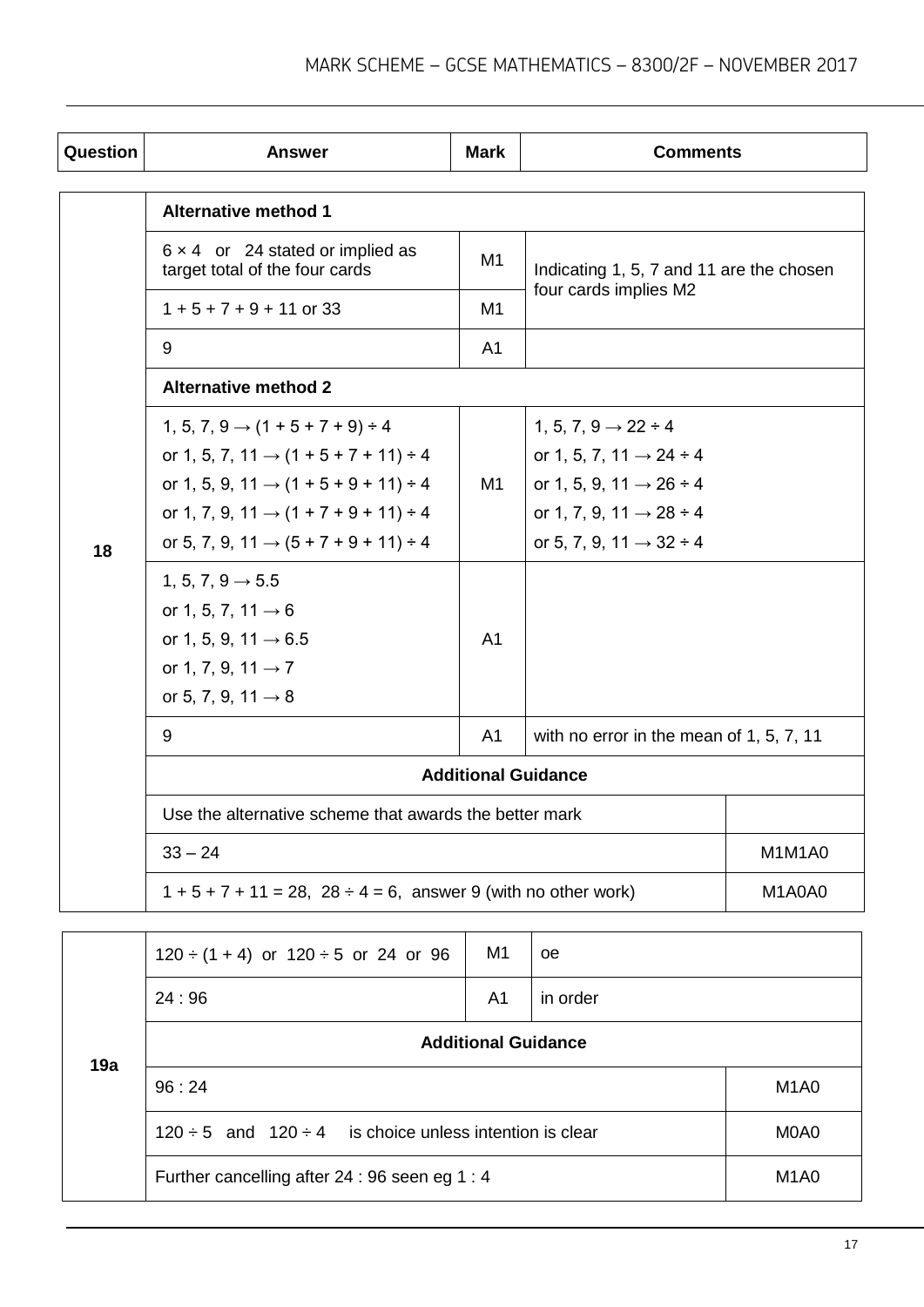| Question        | <b>Answer</b>                                                 | <b>Mark</b>        | <b>Comments</b>                                        |  |  |  |
|-----------------|---------------------------------------------------------------|--------------------|--------------------------------------------------------|--|--|--|
| 19 <sub>b</sub> | 1.75 : 1 or $1\frac{3}{4}$ : 1 or $\frac{7}{4}$ : 1           | <b>B1</b>          |                                                        |  |  |  |
|                 | <b>Alternative method 1</b>                                   |                    |                                                        |  |  |  |
|                 | $1350 \times 0.02$ or 27                                      | M <sub>1</sub>     |                                                        |  |  |  |
|                 | 1350 + their 27 or 1377                                       | M1dep              | 1350 x 1.02 or 1377 implies M1M1dep                    |  |  |  |
|                 | their 1377 x 12 or 16 524                                     | M <sub>1</sub>     | Monthly pay $\times$ 12                                |  |  |  |
|                 | 47 × 37.5 or 1762.5                                           | M1                 | May be seen as pay $\div$ 47 $\div$ 37.5               |  |  |  |
|                 | 9.37 or 9.38                                                  | A <sub>1</sub>     | Allow 9.40 with method<br>Accept eg £9.38p but not 9.4 |  |  |  |
| 20              | <b>Alternative method 2</b>                                   |                    |                                                        |  |  |  |
|                 | 1350 × 12 or 16 200                                           | M1                 | Monthly pay $\times$ 12                                |  |  |  |
|                 | their 16 200 $\times$ 0.02 or 324                             | M1dep              |                                                        |  |  |  |
|                 | their $16200 +$ their 324<br>or their 16 200 x 1.02 or 16 524 | M <sub>1</sub> dep | dep on M1M1                                            |  |  |  |
|                 | $47 \times 37.5$ or 1762.5                                    | M1                 | May be seen as pay $\div$ 47 $\div$ 37.5               |  |  |  |
|                 | 9.37 or 9.38                                                  | A <sub>1</sub>     | Allow 9.40 with method<br>Accept eg £9.38p but not 9.4 |  |  |  |

## **Alternative methods 3 and 4 and additional guidance continue on the next two pages**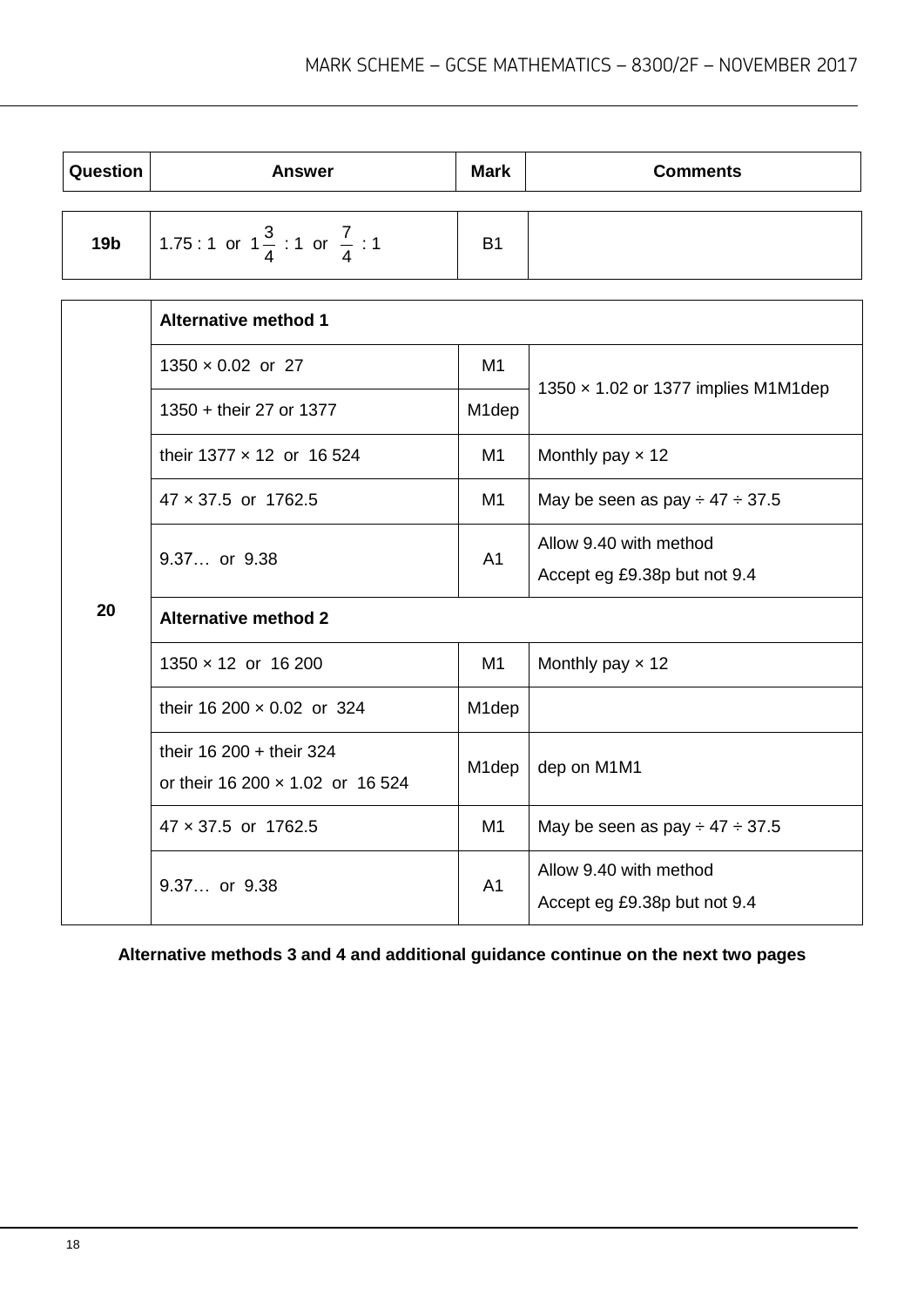| Question | <b>Answer</b>                                    | <b>Mark</b>        | <b>Comments</b>                                        |  |  |  |
|----------|--------------------------------------------------|--------------------|--------------------------------------------------------|--|--|--|
|          |                                                  |                    |                                                        |  |  |  |
|          | <b>Alternative method 3</b>                      |                    |                                                        |  |  |  |
|          | 1350 × 12 or 16 200                              | M1                 |                                                        |  |  |  |
|          | 47 × 37.5 or 1762.5                              | M1                 | May be seen as pay $\div$ 47 $\div$ 37.5               |  |  |  |
|          | their 16 200 $\div$ their 1762.5 or 9.19<br>and  | Increase per hour  |                                                        |  |  |  |
|          | their $9.19 \times 0.02$ or $0.18$               | M1dep              | dep on M1M1                                            |  |  |  |
|          | their $9.19$ + their $0.18$                      | M <sub>1</sub> dep | dep on M1M1M1                                          |  |  |  |
|          | 9.37 or 9.38                                     | A <sub>1</sub>     | Allow 9.40 with method                                 |  |  |  |
|          |                                                  |                    | Accept eg £9.38p but not 9.4                           |  |  |  |
| 20 cont  | <b>Alternative method 4</b>                      |                    |                                                        |  |  |  |
|          | 47 × 37.5 or 1762.5                              | M <sub>1</sub>     |                                                        |  |  |  |
|          | their 1762.5 $\div$ 12 or 146.87(5) or<br>146.88 | M <sub>1</sub> dep | Hours per month                                        |  |  |  |
|          | $1350 \div$ their 146.87(5) or 9.19              |                    |                                                        |  |  |  |
|          | and                                              | M <sub>1</sub> dep | Increase per hour                                      |  |  |  |
|          | their $9.19 \times 0.02$ or $0.18$               |                    |                                                        |  |  |  |
|          | their $9.19$ + their $0.18$                      | M1dep              |                                                        |  |  |  |
|          | 9.37 or 9.38                                     | A <sub>1</sub>     | Allow 9.40 with method<br>Accept eg £9.38p but not 9.4 |  |  |  |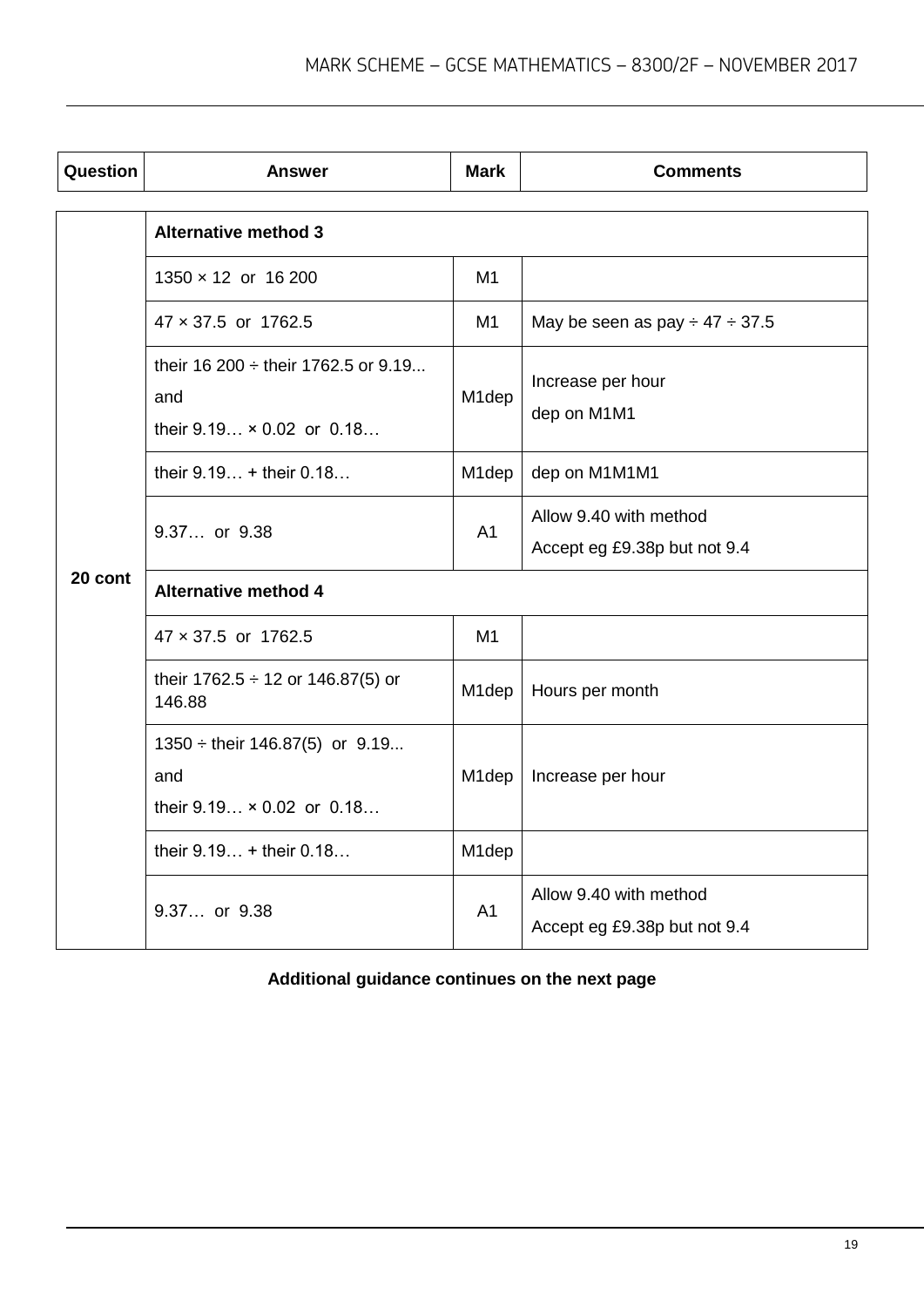| Question | <b>Answer</b>                                                                                               | <b>Mark</b>   | <b>Comments</b> |                 |  |  |  |  |  |
|----------|-------------------------------------------------------------------------------------------------------------|---------------|-----------------|-----------------|--|--|--|--|--|
|          | <b>Additional Guidance</b>                                                                                  |               |                 |                 |  |  |  |  |  |
|          | Build up steps for 2% or 102% must be correct or have fully correct<br>method shown for any incorrect steps |               |                 |                 |  |  |  |  |  |
|          | $1\% = 135$ , $2\% = 270$ , monthly pay = 1620<br>eg1                                                       |               |                 | M0M0dep         |  |  |  |  |  |
|          | $1\% = 135$ , $2\% = 2 \times 135 = 270$ , monthly pay = 1620<br>eg2                                        |               |                 | M0M0dep         |  |  |  |  |  |
|          | $1\% = 1350 \div 100 = 135$ , $2\% = 270$ , monthly pay = 1620<br>eg3                                       | M1M1dep       |                 |                 |  |  |  |  |  |
| 20 cont  | If correct methods or values are seen ignore choice of methods                                              |               |                 |                 |  |  |  |  |  |
|          | 27 or 16 200 or 1762.5                                                                                      | at least M1   |                 |                 |  |  |  |  |  |
|          | 1377 or 324                                                                                                 | at least M1M1 |                 |                 |  |  |  |  |  |
|          | 16 524                                                                                                      |               |                 | at least M1M1M1 |  |  |  |  |  |
|          | $1377 \div 4 = 344.25$                                                                                      |               |                 | M1M1dep         |  |  |  |  |  |
|          | $344.25 \div 37.5 = 9.18$                                                                                   |               |                 | M0M0A0          |  |  |  |  |  |
|          | (unless other correct values seen elsewhere in working)                                                     |               |                 |                 |  |  |  |  |  |

| 21a | K<br>M<br>L<br>62<br>84<br>54<br>0.31<br>0.42<br>0.27 |  |                | <b>B2</b>  | oe<br><b>B1</b><br><b>or</b><br>B <sub>1ft</sub> | 0.27 oe for relative frequency of L<br>or<br>0.31 oe for relative frequency of M | ft their $62 \div 200$ for relative frequency |                  |
|-----|-------------------------------------------------------|--|----------------|------------|--------------------------------------------------|----------------------------------------------------------------------------------|-----------------------------------------------|------------------|
|     |                                                       |  |                |            | <b>Additional Guidance</b>                       |                                                                                  | of M                                          |                  |
|     | K<br>84<br>0.42                                       |  | M<br>54<br>0.2 | 68<br>0.34 |                                                  |                                                                                  |                                               | B <sub>1ft</sub> |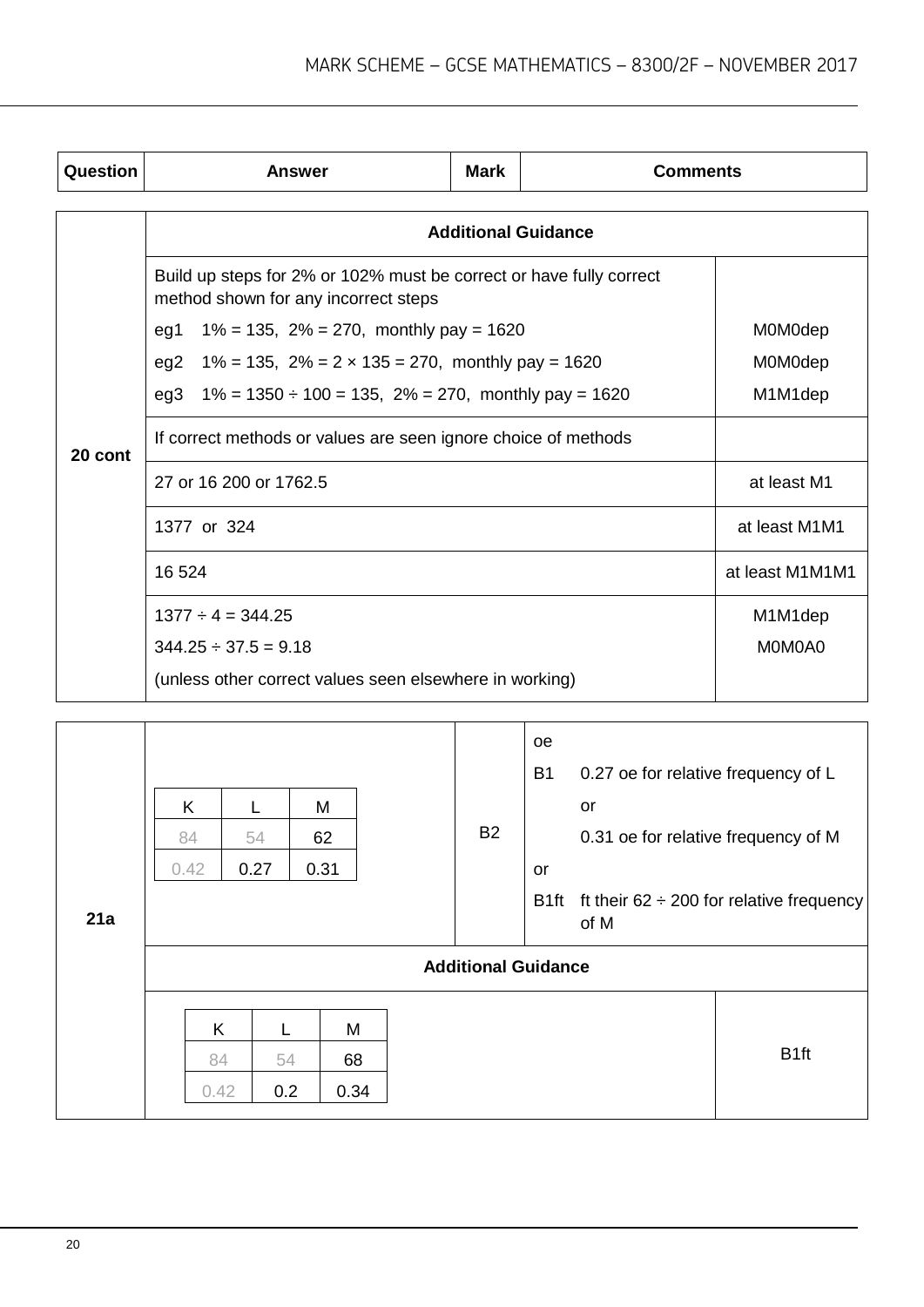| Question        | <b>Answer</b>                                                                                | <b>Mark</b>                   | <b>Comments</b> |                               |  |  |
|-----------------|----------------------------------------------------------------------------------------------|-------------------------------|-----------------|-------------------------------|--|--|
|                 | <b>Alternative method 1</b>                                                                  |                               |                 |                               |  |  |
|                 | $500 \times 0.42$                                                                            |                               |                 |                               |  |  |
|                 | or                                                                                           |                               |                 |                               |  |  |
|                 | $84 \times \frac{500}{ }$<br>200                                                             | M <sub>1</sub>                |                 |                               |  |  |
|                 | or                                                                                           |                               |                 |                               |  |  |
|                 | $84 \times 2 + 84 \div 2$ or $168 + 42$                                                      |                               |                 |                               |  |  |
|                 | 210                                                                                          | A <sub>1</sub>                |                 |                               |  |  |
|                 | <b>Alternative method 2</b>                                                                  |                               |                 |                               |  |  |
|                 | $300 \times 0.42 + 84$                                                                       | M <sub>1</sub>                | oe              |                               |  |  |
|                 | or $126 + 84$                                                                                |                               |                 |                               |  |  |
| 21 <sub>b</sub> | 210                                                                                          |                               |                 |                               |  |  |
|                 | <b>Additional Guidance</b>                                                                   |                               |                 |                               |  |  |
|                 | 210                                                                                          | M <sub>1</sub> A <sub>0</sub> |                 |                               |  |  |
|                 | 500                                                                                          |                               |                 |                               |  |  |
|                 | Embedded answer eg $210 \div 500 = 0.42$ , answer 0.42                                       |                               |                 | M <sub>1</sub> A <sub>0</sub> |  |  |
|                 | Misread of working out L or M (must see method)                                              |                               |                 |                               |  |  |
|                 | 500<br>eg L: 500 $\times$ their 0.27 or 54 $\times$<br>200                                   | M <sub>1</sub> A <sub>0</sub> |                 |                               |  |  |
|                 | $\frac{500}{ }$<br>eg M: 500 $\times$ their 0.31 or their 62 $\times$<br>200                 |                               |                 |                               |  |  |
|                 | Build up steps must be correct or have fully correct method shown for any<br>incorrect steps |                               |                 |                               |  |  |
|                 | $200 = 84$ , $400 = 164$ , $100 = 42$ , Answer 206<br>eg1                                    |                               |                 | M0A0                          |  |  |
|                 | eg2 $200 = 84$ , $400 = 84 \times 2 = 164$ , $100 = 42$ , Answer 206                         | M <sub>1</sub> A <sub>0</sub> |                 |                               |  |  |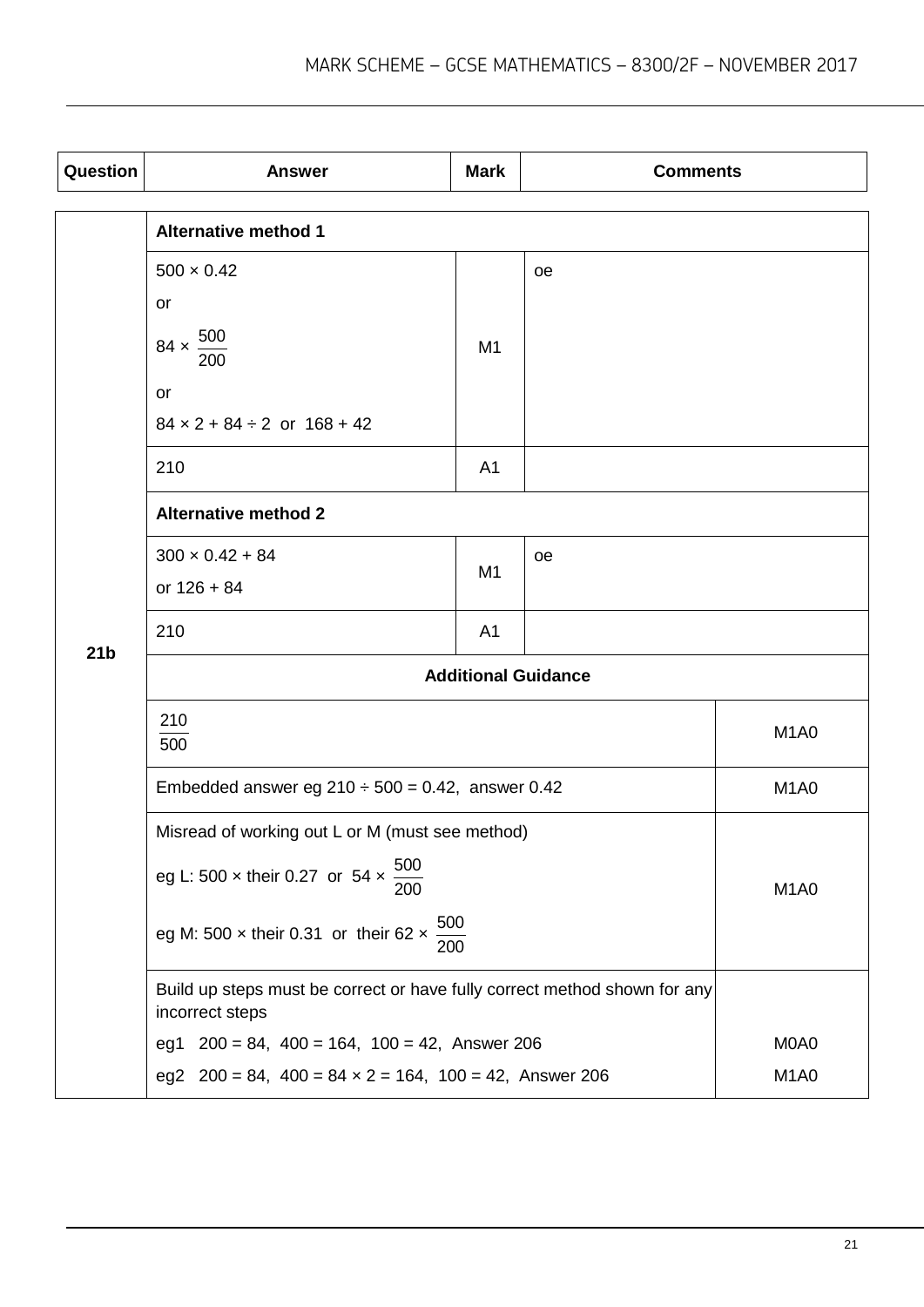| Question | Answer                                                                                                                                     | <b>Mark</b>                                                                                                       | <b>Comments</b>                                                                                                                                                      |          |  |  |
|----------|--------------------------------------------------------------------------------------------------------------------------------------------|-------------------------------------------------------------------------------------------------------------------|----------------------------------------------------------------------------------------------------------------------------------------------------------------------|----------|--|--|
| 22       | 64 000 000 $\div$ 95 000<br>or 673.() or 674 or $\frac{12\,800}{19}$<br>or<br>82 000 000 ÷ 140 000<br>or 585.() or 586 or $\frac{4100}{7}$ | Accept a pair of consistent divisions<br>eg $64 \div 95$ or 0.673 or 0.674<br>and $82 \div 140$ or 0.585 or 0.586 |                                                                                                                                                                      |          |  |  |
|          | 673.() or 674 or 670<br>and<br>585.() or 586 or 590<br>or $\frac{89600}{133}$ and $\frac{77900}{133}$                                      | A <sub>1</sub>                                                                                                    | Correct comparable values from<br>consistent divisions<br>eg 0.674 and 0.586<br>Accept 700 with division seen for UK<br>Accept 600 with division seen for<br>Germany |          |  |  |
|          | Comparable values<br>and correct conclusion                                                                                                | 673 and 585 and greater for UK<br>0.673 and 0.585 and greater for UK<br>ft M1A0 and comparable values             |                                                                                                                                                                      |          |  |  |
|          | <b>Additional Guidance</b>                                                                                                                 |                                                                                                                   |                                                                                                                                                                      |          |  |  |
|          | Comparable values means both must be in the same form eg fractions<br>with common denominators                                             |                                                                                                                   |                                                                                                                                                                      |          |  |  |
|          | $64000000 \div 95000 = 67.4$<br>$82000000 \div 140000 = 5857$<br>Germany is higher                                                         | M <sub>1</sub><br>A <sub>0</sub><br>A <sub>1ft</sub>                                                              |                                                                                                                                                                      |          |  |  |
|          | Ignore subtraction of results                                                                                                              |                                                                                                                   |                                                                                                                                                                      |          |  |  |
|          | 673 and 585 and UK has more people per square mile                                                                                         |                                                                                                                   |                                                                                                                                                                      | M1A1A1ft |  |  |
|          | 673 and 585 and Germany has more space for their population                                                                                | M1A1A1ft                                                                                                          |                                                                                                                                                                      |          |  |  |
|          | 673 and 585 and UK's population is less spread out                                                                                         |                                                                                                                   |                                                                                                                                                                      | M1A1A1ft |  |  |
|          | 673 and 585 and UK is more than Germany                                                                                                    |                                                                                                                   |                                                                                                                                                                      | M1A1A1ft |  |  |
|          | 673 and 585 and UK is 78 more than Germany (ignore further work)                                                                           |                                                                                                                   |                                                                                                                                                                      | M1A1A1ft |  |  |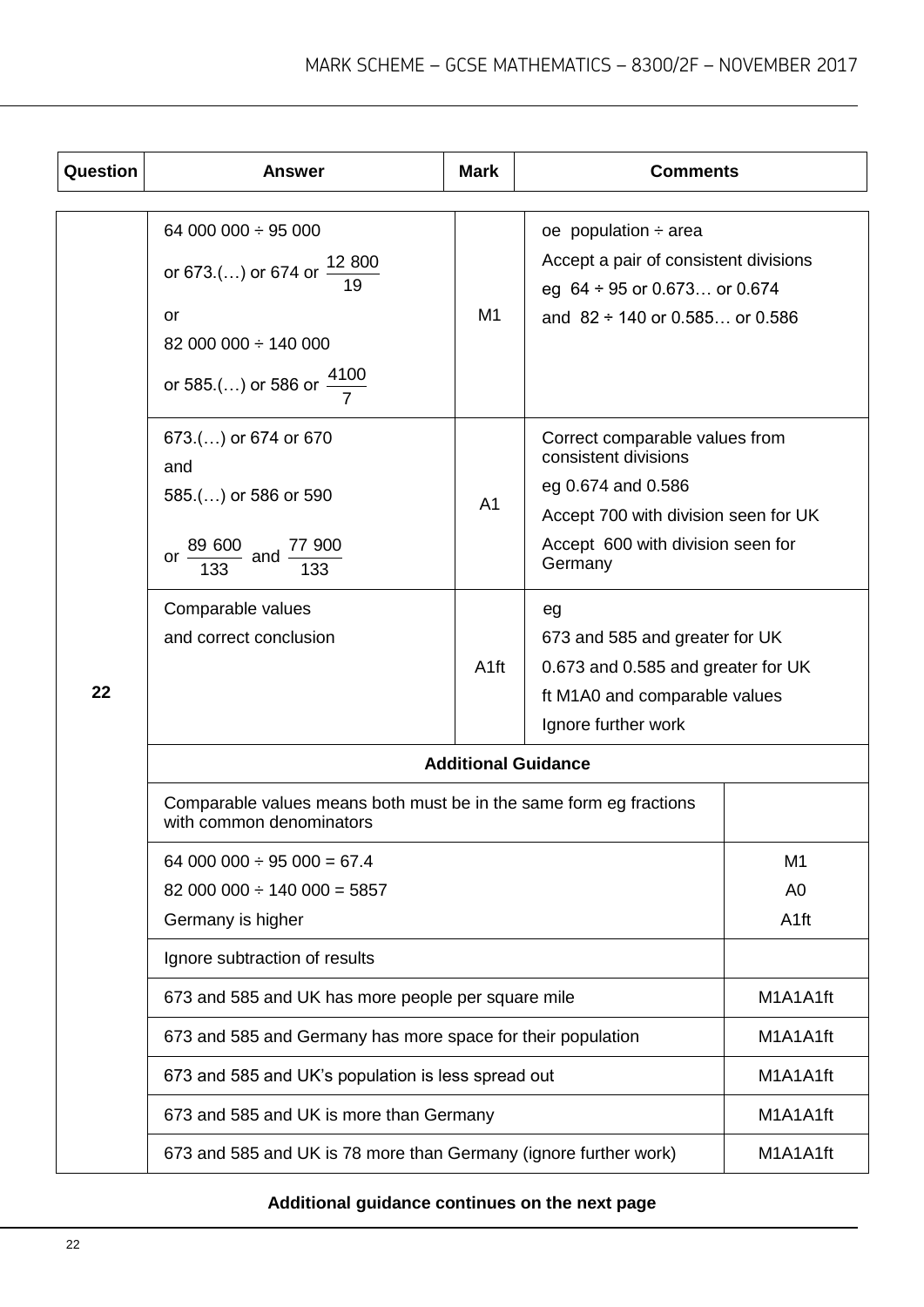| Question | <b>Answer</b>                                                                          | <b>Mark</b> | <b>Comments</b> |          |
|----------|----------------------------------------------------------------------------------------|-------------|-----------------|----------|
|          |                                                                                        |             |                 |          |
|          | 673 and 585 and the difference is 88                                                   |             |                 | M1A1A0ft |
|          | 673 and 585 and UK population is bigger                                                | M1A1A0ft    |                 |          |
|          | 673 and 586 and UK                                                                     | M1A1A0ft    |                 |          |
| 22 cont  | 673 and 585 and Germany has more space                                                 | M1A1A0ft    |                 |          |
|          | 673 > 585 (unless links to countries in working)                                       | M1A1A0ft    |                 |          |
|          | $\frac{12\,800}{19}$ and $\frac{4100}{7}$ and UK is greater (fractions not comparable) |             |                 | M1A0A0ft |
|          |                                                                                        |             |                 |          |

| ົດດ<br>∠J | sold<br>f of televisions.<br>Number | -<br>پ |  |
|-----------|-------------------------------------|--------|--|
|-----------|-------------------------------------|--------|--|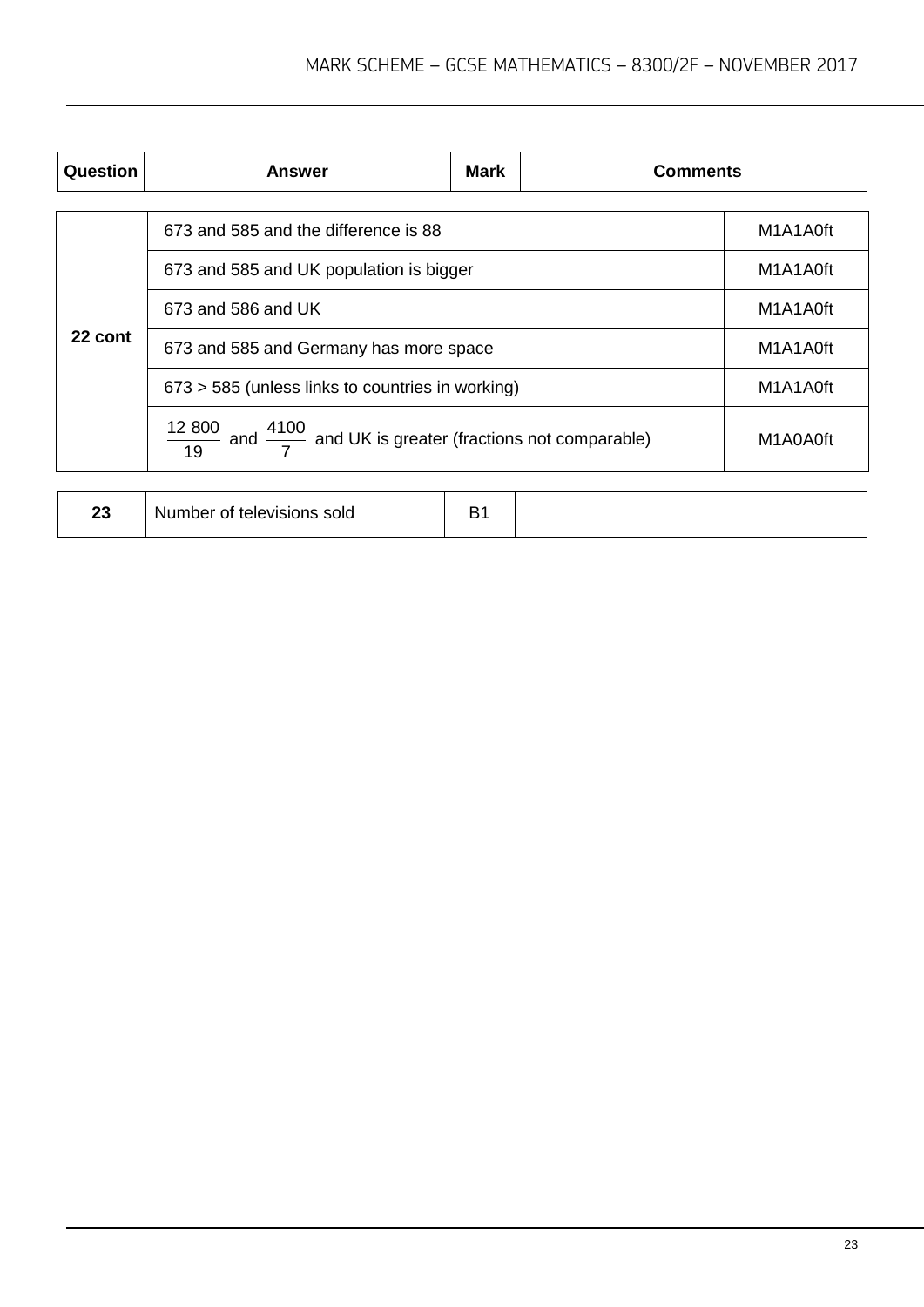| Question | <b>Answer</b>                                                                                                               | <b>Mark</b>                | <b>Comments</b>    |                    |
|----------|-----------------------------------------------------------------------------------------------------------------------------|----------------------------|--------------------|--------------------|
|          | Enlargement                                                                                                                 | B1                         |                    |                    |
|          | Scale factor $(x) \frac{1}{3}$                                                                                              | <b>B1</b>                  |                    |                    |
|          | Centre (5, 1)                                                                                                               | <b>B1</b>                  |                    |                    |
|          |                                                                                                                             | <b>Additional Guidance</b> |                    |                    |
| 24       | Enlarge (x) $\frac{1}{3}$ (5, 1)<br><b>B1B1B1</b>                                                                           |                            |                    |                    |
|          | Reduction or makes bigger or unenlargement or increase or<br>negative enlargement                                           |                            | 1st B <sub>0</sub> |                    |
|          | Any other transformation mentioned or implied such as reflection,<br>rotation or translation loses the mark for enlargement |                            |                    |                    |
|          | eg enlarged and moved up 4 or enlarged and $\begin{pmatrix} -2 \\ 2 \end{pmatrix}$<br>1st B <sub>0</sub>                    |                            |                    |                    |
|          | Do not accept $\div$ 3 for scale factor                                                                                     |                            |                    | 2nd B <sub>0</sub> |

| or<br>or $10 \times 2.4$ (= 24) or $24 \div 2 = 12$<br>correct division using a point on the<br>or $24 \div 6 = 4$<br>curve | Correct product using a point on the<br>curve | <b>B1</b> | eg $2 \times 12 (= 24)$ or $3 \times 8 (= 24)$<br>or $5 \times 4.8 (= 24)$ or $6 \times 4 (= 24)$ |  |
|-----------------------------------------------------------------------------------------------------------------------------|-----------------------------------------------|-----------|---------------------------------------------------------------------------------------------------|--|
|-----------------------------------------------------------------------------------------------------------------------------|-----------------------------------------------|-----------|---------------------------------------------------------------------------------------------------|--|

|       | <b>Additional Guidance</b>                       |                |  |  |  |  |
|-------|--------------------------------------------------|----------------|--|--|--|--|
|       | $1 \times 24 (= 24)$                             | B <sub>0</sub> |  |  |  |  |
| 25(a) | $12 + 12 (= 24)$                                 | B <sub>0</sub> |  |  |  |  |
|       | $3 \times 4 \times 2 = 24$                       | B <sub>0</sub> |  |  |  |  |
|       | For multiplication, 24 does not have to be shown |                |  |  |  |  |
|       | Ignore any units seen                            |                |  |  |  |  |
|       | Ignore any lines on the graph                    |                |  |  |  |  |
|       | $8 \times 3 = 24$ and $12 + 12 = 24$ (choice)    | B <sub>0</sub> |  |  |  |  |
|       | area 6 and length 4 and volume 24                | B <sub>0</sub> |  |  |  |  |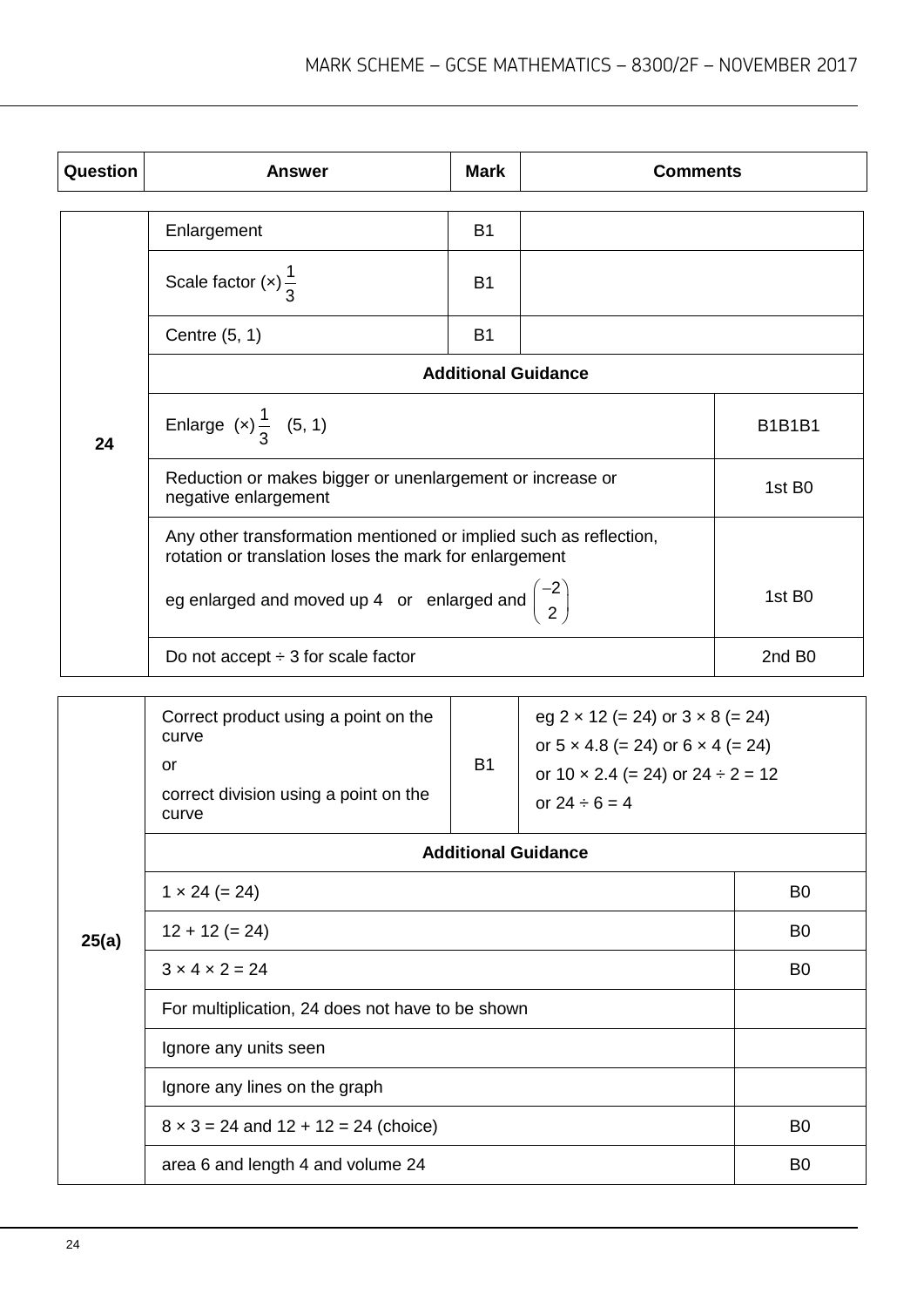| Question | <b>Answer</b>                                     | <b>Mark</b>                | <b>Comments</b> |
|----------|---------------------------------------------------|----------------------------|-----------------|
|          | <b>Alternative method 1</b>                       |                            |                 |
|          | Reading from 5 on the graph to give<br>[4.7, 4.9] | M <sub>1</sub>             |                 |
|          | $\frac{1}{2} \times 6 \times h = [4.7, 4.9]$      |                            | oe              |
|          | or [4.7, 4.9] $\div$ ( $\frac{1}{2} \times 6$ )   | M <sub>1</sub> dep         |                 |
|          | [1.56, 1.64]                                      | A <sub>1</sub>             |                 |
|          | <b>Alternative method 2</b>                       |                            |                 |
|          | 24 ÷ 5 or 4.8 or $\frac{1}{2} \times 6 \times h$  |                            | oe              |
| 25(b)    | or $\frac{1}{2} \times 6 \times h \times 5$       | M <sub>1</sub>             |                 |
|          | $\frac{1}{2} \times 6 \times h = 24 \div 5$       |                            | oe              |
|          | or $24 \div 5 \div (\frac{1}{2} \times 6)$        |                            |                 |
|          | or $\frac{1}{2} \times 6 \times h \times 5 = 24$  | M <sub>1</sub> dep         |                 |
|          | or $15h = 24$                                     |                            |                 |
|          | or 24 ÷ ( $\frac{1}{2}$ × 6 × 5)                  |                            |                 |
|          | or $24 \div 15$                                   |                            |                 |
|          | 1.6                                               | A <sub>1</sub>             |                 |
|          |                                                   | <b>Additional Guidance</b> |                 |
|          |                                                   |                            |                 |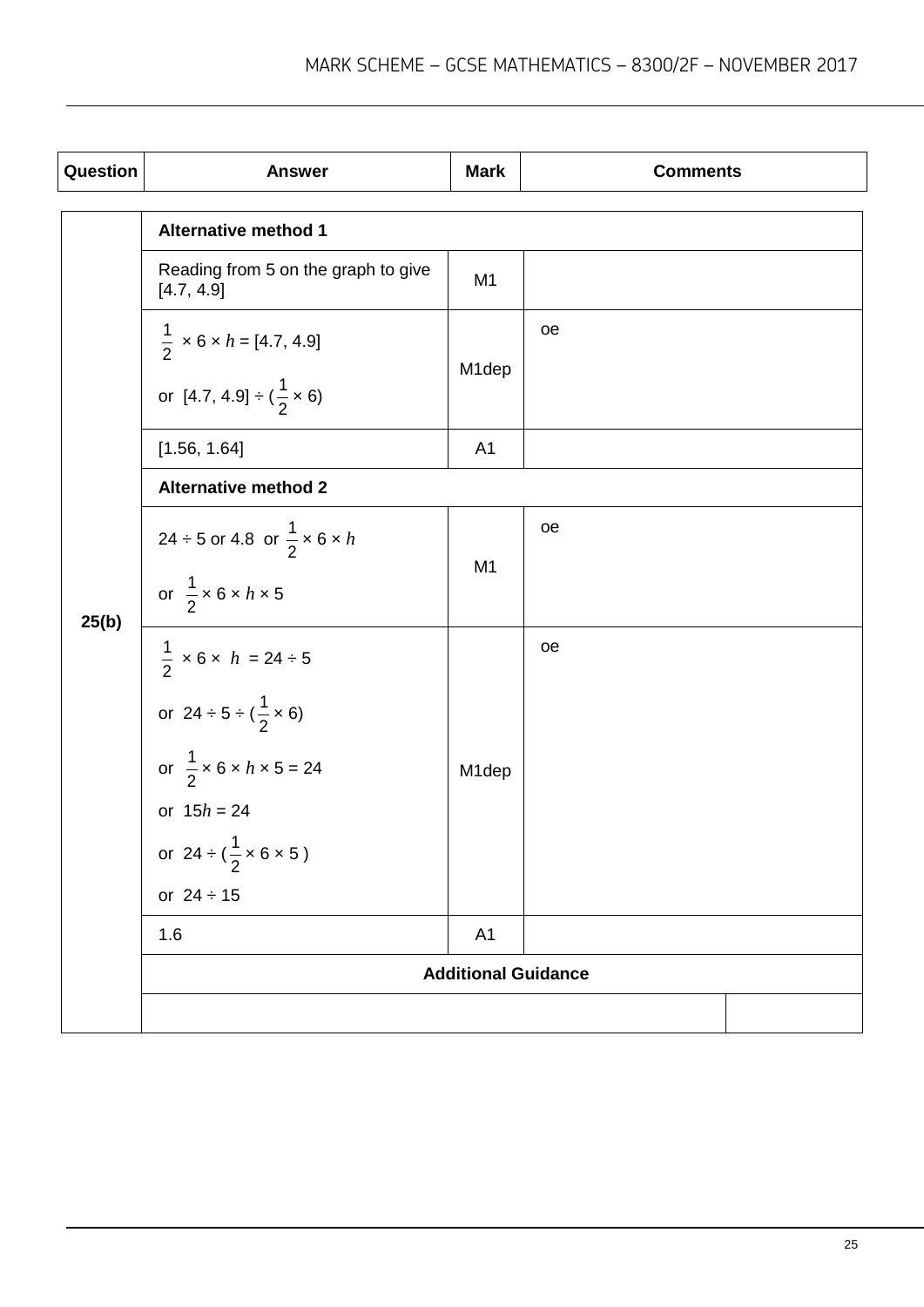| Question | <b>Answer</b>                                                                                                      | <b>Mark</b>    | <b>Comments</b> |                               |  |
|----------|--------------------------------------------------------------------------------------------------------------------|----------------|-----------------|-------------------------------|--|
|          | $\frac{3}{4} \times \frac{3}{4} \times 15$<br>or<br>$\frac{3}{4}$ × 15 or 11.25<br>and $\frac{3}{4}$ x their 11.25 | M <sub>1</sub> | <b>oe</b>       |                               |  |
| 26a      | 8.4(375) or 8.44 or 8.438<br>or $\frac{135}{16}$ or $8\frac{7}{16}$                                                | A <sub>1</sub> |                 |                               |  |
|          | <b>Additional Guidance</b>                                                                                         |                |                 |                               |  |
|          | 8.43 or 8.437                                                                                                      |                |                 | <b>M1A1</b>                   |  |
|          | 8.4 seen, answer 8                                                                                                 |                |                 | <b>M1A1</b>                   |  |
|          | $\frac{3}{4}$ of 11.25 (unless correctly evaluated)                                                                | M <sub>0</sub> |                 |                               |  |
|          | $\frac{3}{4}$ × 8.4375, answer 6.328 (further work)                                                                |                |                 | M <sub>1</sub> A <sub>0</sub> |  |
|          | 11.25 + 8.4375, answer 19.6875 (further work)                                                                      |                |                 | M <sub>1</sub> A <sub>0</sub> |  |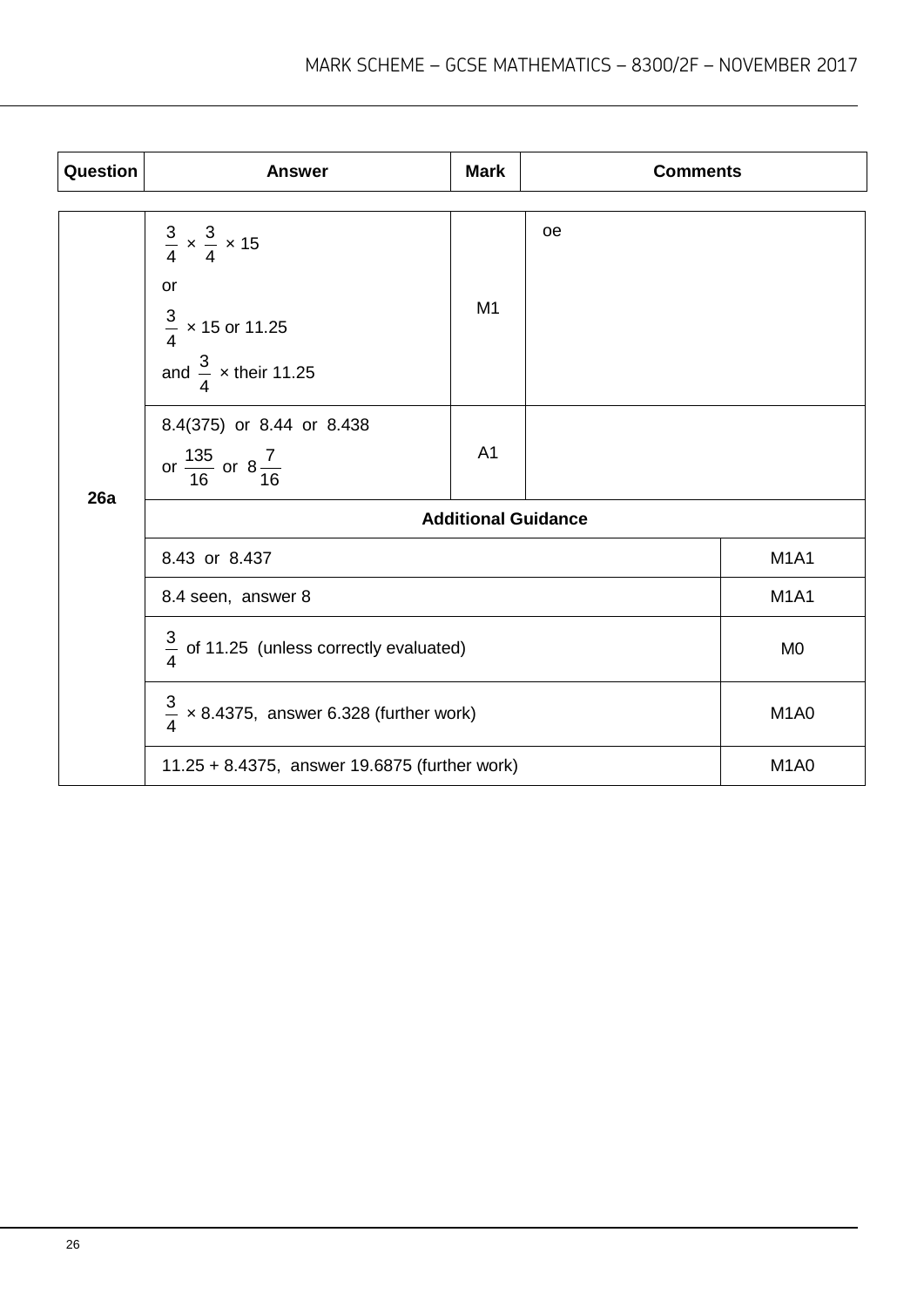| Question   | <b>Answer</b>                                                                                                               | <b>Mark</b>      | <b>Comments</b>                                                                                                                                                                                                                                                                                                                                                                                                                                                                                                         |  |  |
|------------|-----------------------------------------------------------------------------------------------------------------------------|------------------|-------------------------------------------------------------------------------------------------------------------------------------------------------------------------------------------------------------------------------------------------------------------------------------------------------------------------------------------------------------------------------------------------------------------------------------------------------------------------------------------------------------------------|--|--|
|            | <b>Alternative method 1</b>                                                                                                 |                  |                                                                                                                                                                                                                                                                                                                                                                                                                                                                                                                         |  |  |
|            | Ticks second box<br>and [7.425, 7.5375]<br>or<br>Ticks second box<br>and correctly evaluates<br>$\frac{2}{3}$ x their 11.25 | B <sub>2ft</sub> | ft correct box ticked for comparing with<br>their answer to (a)<br>B1ft [7.425, 7.5375]<br>with no or incorrect decision<br>or<br>Correctly evaluates<br>$\frac{2}{3}$ x their 11.25                                                                                                                                                                                                                                                                                                                                    |  |  |
|            | with no or incorrect decision<br><b>Alternative method 2</b>                                                                |                  |                                                                                                                                                                                                                                                                                                                                                                                                                                                                                                                         |  |  |
| <b>26b</b> | Ticks second box<br>and valid comparison                                                                                    | <b>B2</b>        | eg $\frac{8}{12}$ and $\frac{9}{12}$<br>0.66 or 0.67 and 0.75<br>66.()% or 67% and 75%<br>$\frac{9}{16}$ and $\frac{8}{16}$<br>clear diagrams showing $\frac{2}{3}$ and $\frac{3}{4}$<br>B1 Ticks second box<br>and incomplete comparison<br>eg $\frac{8}{12}$ and $\frac{3}{4}$<br>વ<br>two thirds is less than three quarters<br>$\frac{3}{4} \times \frac{3}{4} = \frac{9}{16}$ and $\frac{3}{4} \times \frac{2}{3} = \frac{6}{12}$<br>or<br>Valid comparison (that would score<br>B2) with no or incorrect decision |  |  |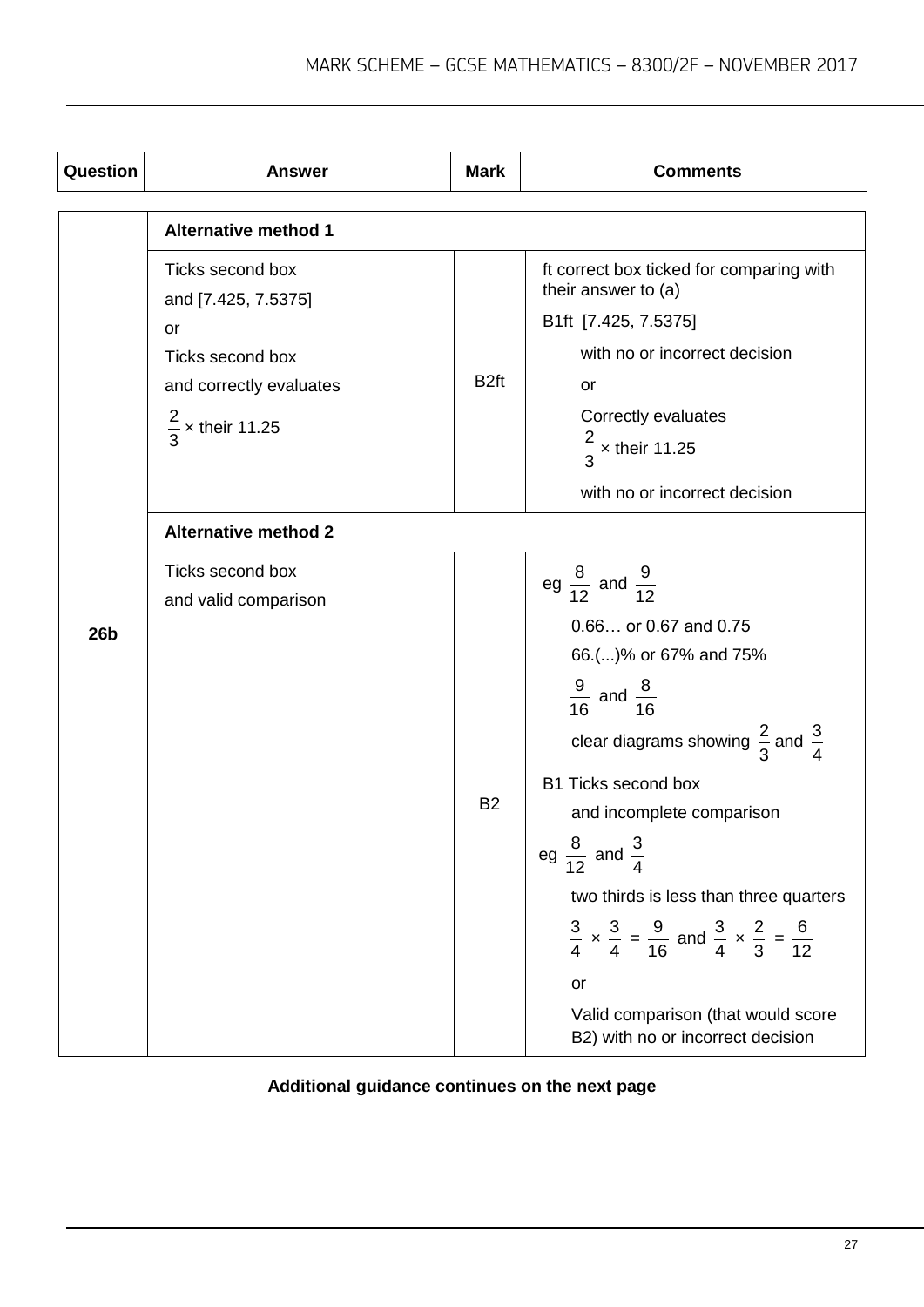| Question | <b>Answer</b>                                                                                                                        | <b>Mark</b>                | <b>Comments</b> |                  |  |  |  |
|----------|--------------------------------------------------------------------------------------------------------------------------------------|----------------------------|-----------------|------------------|--|--|--|
|          |                                                                                                                                      | <b>Additional Guidance</b> |                 |                  |  |  |  |
| 26b cont | In Alt 1 only follow through their answer to (a) for the comparison, the<br>working for $\frac{2}{3}$ of their 11.25 must be correct |                            |                 |                  |  |  |  |
|          | (a) answer 6.5 (b) Ticks first box and 7.5 seen                                                                                      |                            |                 | B <sub>2ft</sub> |  |  |  |
|          | Accept 0.66 or 0.67 for $\frac{2}{3}$                                                                                                |                            |                 |                  |  |  |  |
|          | Using 0.6 for $\frac{2}{3}$                                                                                                          |                            |                 | B <sub>0</sub>   |  |  |  |

|    | <b>Alternative method 1</b>                                                                                                                                                               |                  |                                                                                                           |
|----|-------------------------------------------------------------------------------------------------------------------------------------------------------------------------------------------|------------------|-----------------------------------------------------------------------------------------------------------|
|    | $12x - 8$                                                                                                                                                                                 | M1               | May be seen in a grid                                                                                     |
| 27 | their $12x - 2x = -5 +$ their 8<br>or $10x = 3$<br>or their $-8 + 5 = 2x -$ their 12x<br>or $-3 = -10x$                                                                                   | M <sub>1</sub>   | Collecting two terms in $x$ and two<br>constant terms correctly<br>oe eg $10x - 3 = 0$                    |
|    | 0.3 or $\frac{3}{10}$                                                                                                                                                                     | A <sub>1ft</sub> | ft M1M0 or M0M1 with exactly one error                                                                    |
|    | <b>Alternative method 2</b>                                                                                                                                                               |                  |                                                                                                           |
|    | $\frac{x}{2} - \frac{5}{4}$                                                                                                                                                               | M1               |                                                                                                           |
|    | $3x$ – their $\frac{x}{2}$ = their $-\frac{5}{4}$ + 2<br>or $\frac{5}{2}x = \frac{3}{4}$<br>or $-2$ + their $\frac{5}{4}$ = their $\frac{x}{2}$ – 3x<br>or $-\frac{3}{4} = -\frac{5}{2}x$ | M1               | Collecting two terms in $x$ and two<br>constant terms correctly<br>oe eg $\frac{5}{2}x - \frac{3}{4} = 0$ |
|    | 0.3 or $\frac{3}{10}$                                                                                                                                                                     | A <sub>1ft</sub> | ft M1M0 or M0M1 with exactly one error                                                                    |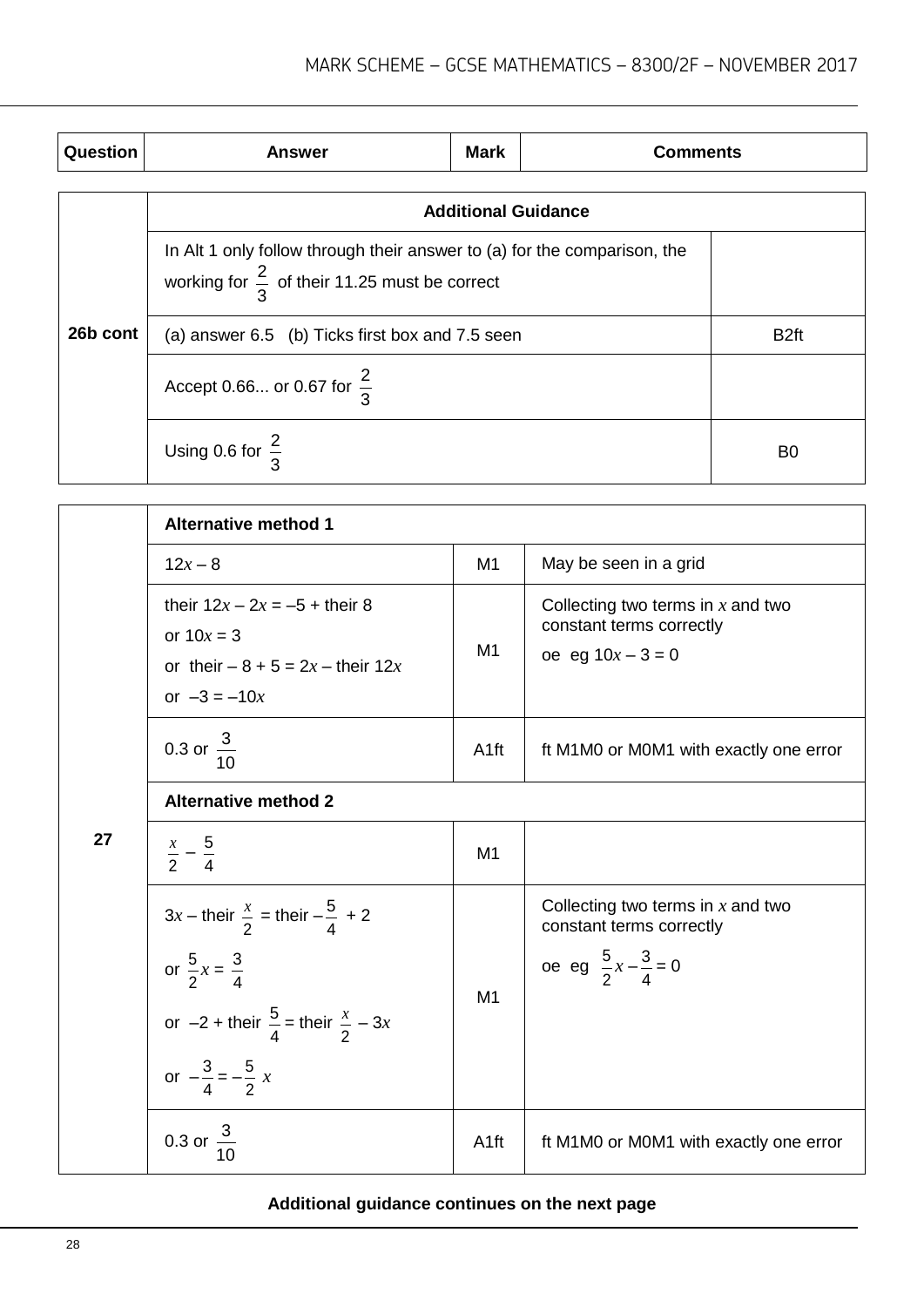| Question | <b>Answer</b>                                                                                                  | <b>Mark</b>                | <b>Comments</b> |                                          |  |  |
|----------|----------------------------------------------------------------------------------------------------------------|----------------------------|-----------------|------------------------------------------|--|--|
|          |                                                                                                                | <b>Additional Guidance</b> |                 |                                          |  |  |
|          | $12x - 2 = 2x - 5$<br>$10x = -3$<br>$x = -0.3$                                                                 |                            |                 | M <sub>0</sub><br>M1<br>A <sub>1ft</sub> |  |  |
|          | $12x - 8 = 2x - 5$<br>$10x = -5$<br>$x = \frac{-5}{10}$                                                        |                            |                 | M1<br>M <sub>0</sub><br>A <sub>1ft</sub> |  |  |
|          | $12x - 8 = 2x - 5$<br>$14x = 3$                                                                                |                            |                 | M1<br>M <sub>0</sub>                     |  |  |
| 27 cont  | $x = \frac{3}{14}$                                                                                             |                            |                 | A <sub>1ft</sub>                         |  |  |
|          | $12x - 8 = 2x - 5$<br>$14x = -13$                                                                              |                            |                 | M <sub>1</sub><br><b>MO</b>              |  |  |
|          | $x = -\frac{13}{14}$ (two errors)<br>$12x - 8 = 8x - 20$                                                       |                            |                 | A0ft<br>M1M0A0                           |  |  |
|          | Any ft answer must be exact or rounded or truncated to at least 2 dp                                           |                            |                 |                                          |  |  |
|          | The last two marks can be implied without the collection of terms seen<br>eg $12x - 6 = 2x - 5$ and answer 0.1 |                            |                 | MOM1A1ft                                 |  |  |
|          | Collecting terms before the bracket has been expanded                                                          |                            |                 | Zero                                     |  |  |

| 28 | 369<br>or $23 + 12$<br>or $1.5n^2$                                    | M1             |  |                               |  |
|----|-----------------------------------------------------------------------|----------------|--|-------------------------------|--|
|    | 35                                                                    | A <sub>1</sub> |  |                               |  |
|    | <b>Additional Guidance</b>                                            |                |  |                               |  |
|    | Answer line blank with 35 as next term in sequence                    |                |  | M1A1                          |  |
|    | Answer line has attempt at term to term rule or nth term but 35 seen  |                |  | M <sub>1</sub> A <sub>0</sub> |  |
|    | 35 seen on dotted line in sequence but a different answer given eg 50 |                |  | M <sub>1</sub> A <sub>0</sub> |  |